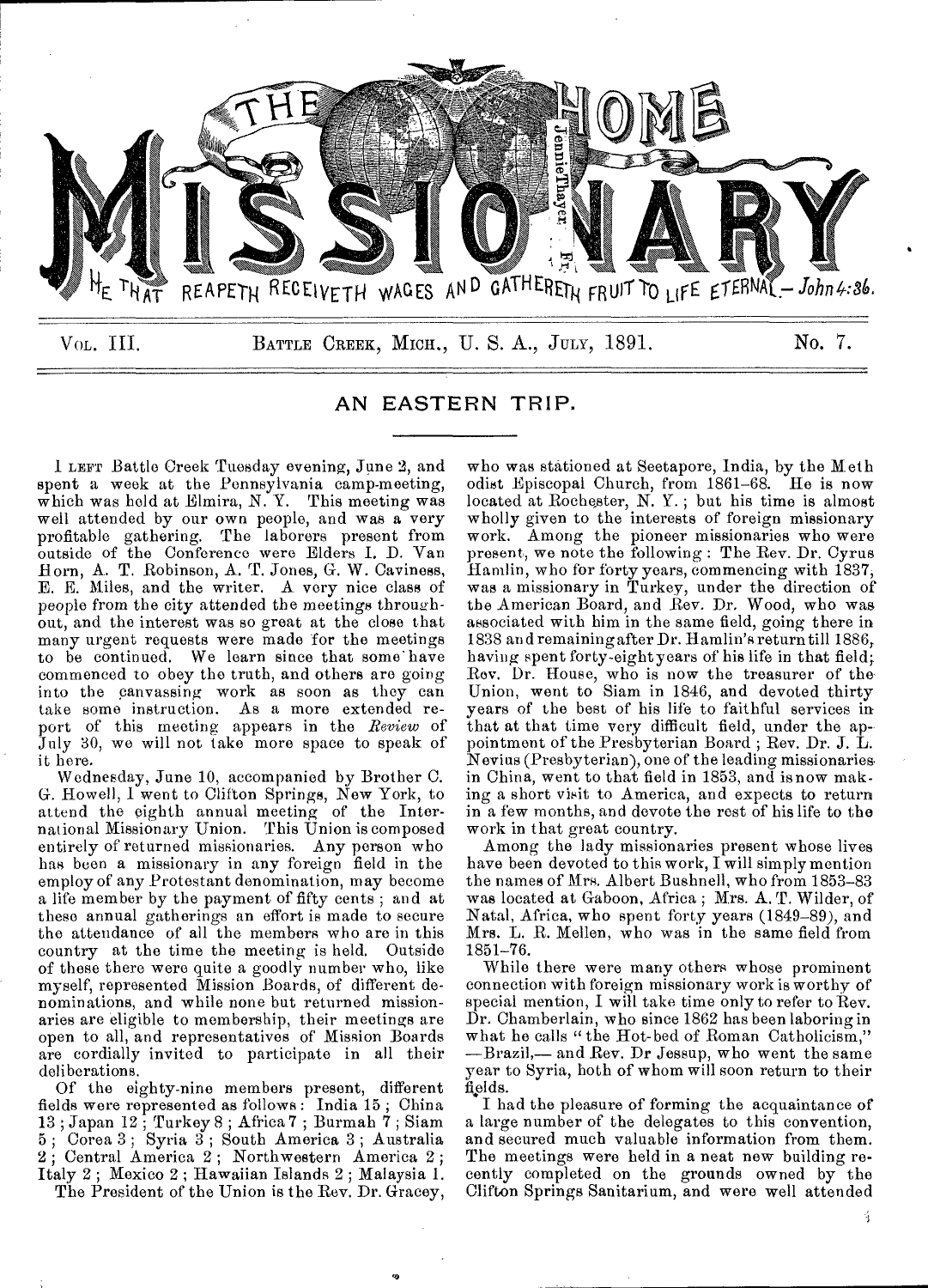by the citizens of the place, especially on Sunday, when most of the churches omitted their regular services, so all might attend the convention.

Four regular meetings were held each day. From 9 to 10 A. M. the hour was spent in devotional exercises ; from 10 to 11 : 30 and from 3 to 5 was spent in business meetings, and the time was occupied by reports from different fields, and discussion of various topics. The evening services were usually devoted to the consideration of certain fields, the time of an entire evening being taken up by the different representatives from some field, as China, Japan, etc.

The delegates were hospitably entertained at the Sanitarium, and I would not close this article without making special mention of the work which is being accomplished by this institution. Dr. Henry Foster is the physician-in-chief, and under his care and as the result of his life-work, the institution has grown to be what it now is. Commencing with comparatively nothing more than forty years ago, he has seen it gradually increase in size and usefulness till now it stands in many respects among the leading institutions of the kind in the country. `The managers attach a great deal of importance to religious influences as having a practical bearing upon the recovery of the sick. One peculiar feature of the institution is that they make a specialty of their effort to assist ministers and missionaries of all denominations, and in fact, the institution itself was given to a representative Board of Trustees composed of members of leading denominations, and the 'deed of trust was so arranged that all the earnings of the institution should go to increase its facilities for usefulness in this direction. All ministers and missionaries are given free medical attention and treatment at this Sanitarium, and many thousands of dollars are expended every year for carrying forward the missionary work.

There are many items of interest concerning the convention, which will appear in the *Review, Medical Missionary,* and other papers relating to the different phases of the work which were there considered.

Leaving Clifton Springs, I spent a few hours with my parents in Northwest Pennsylvania, and one day at Cleveland and Oberlin, Ohio, consulting with the officers of the Ohio Tract Society, and looking after some matters pertaining to our Orphan's Home. The entire trip was one of profit to myself, and I trust may be made of some benefit to the work of the Lord by a proper use of the information and the blessings received. L. c. c.

#### **A CHANCE TO HELP.**

WE have reason to believe that the readers of the HOME MISSIONARY are interested in the work which the International. Tract Society is accomplishing, frequent reports of which have appeared from month to month, and that many would be glad to assist us in our work if some way were provided within their reach. No one can read the monthly reports showing the large amount of literature which we send and the correspondence which is conducted, without taking in the fact that a good deal of means is nec-

essary to carry on our work. At the last annual meeting of the Society, a new Constitution was adopted, in which provision was made for annual members. Article III reads as follows :-

#### " MEMBERSHIP.

" Persons may become life members of this Society by the payment of \$10, or annual members by the payment of \$1. Both annual and life members shall be entitled to certificates of membership."

Ever since the organization of the Society, provision has been made for life members by the payment of \$10 ; but we have learned that there were scores and hundreds of people who do not feel able to become life members, but who were anxious to unite their interests with the Society more fully, and hence the provision was made for an annual membership fee of \$1. We believe there are thousands of Seventh-day Adventists who will esteem it a privilege to pay this small amount each year, thus assisting the work of the Society, not only by the money which will thus be placed in our treasury, but by the additional interest which they will feel in our work on account of having become connected more closely with it.

In order to give all an opportunity to avail themselves of this provision in our new Constitution, we are sending out to every minister, tract society director, and other leading missionary workers whose names have been furnished us by State officers throughout the entire field, a short circular letter placing the matter before them, and furnishing them with -membership cards, so that they may solicit and receive memberships among those with whom they associate, as they labor either in new fields or among the churches. These membership cards will be sent by the one who receives them to the treasurer of the Society, who will issue membership certificates, and send by mail direct to the individuals who are thus entitled to them. We wish to say to all of our readers, however, that they need not wait for their membership to be solicited by the ministers or directors ; but the life membership fee of \$10 or the annual fee of \$1 can be sent to our treasurer, Miss M. K. Byington, 303 West Main St., Battle Creek, Mich., at any time, and she will return a certificate by mail.

Our Executive Board has decided that the year for annual memberships shall close December 31 of each year. We certainly trust that our list of life members may be largely increased, and that several thousand annual members may be secured within the next few months.

We shall continue to give such information in the HOME MISSIONARY with reference to the work of the Society as we may have space for from month to month. Every reader of the HOME MISSIONARY is requested to use his influence to increase the circulation of the paper, so that others may become informed with reference to our work. The work is the Lord's, and the money which he has intrusted to us is his, and we cannot make a wiser use of a portion of it than to invest it in this and other ways to help carry forward the Lord's own work. L. c. c.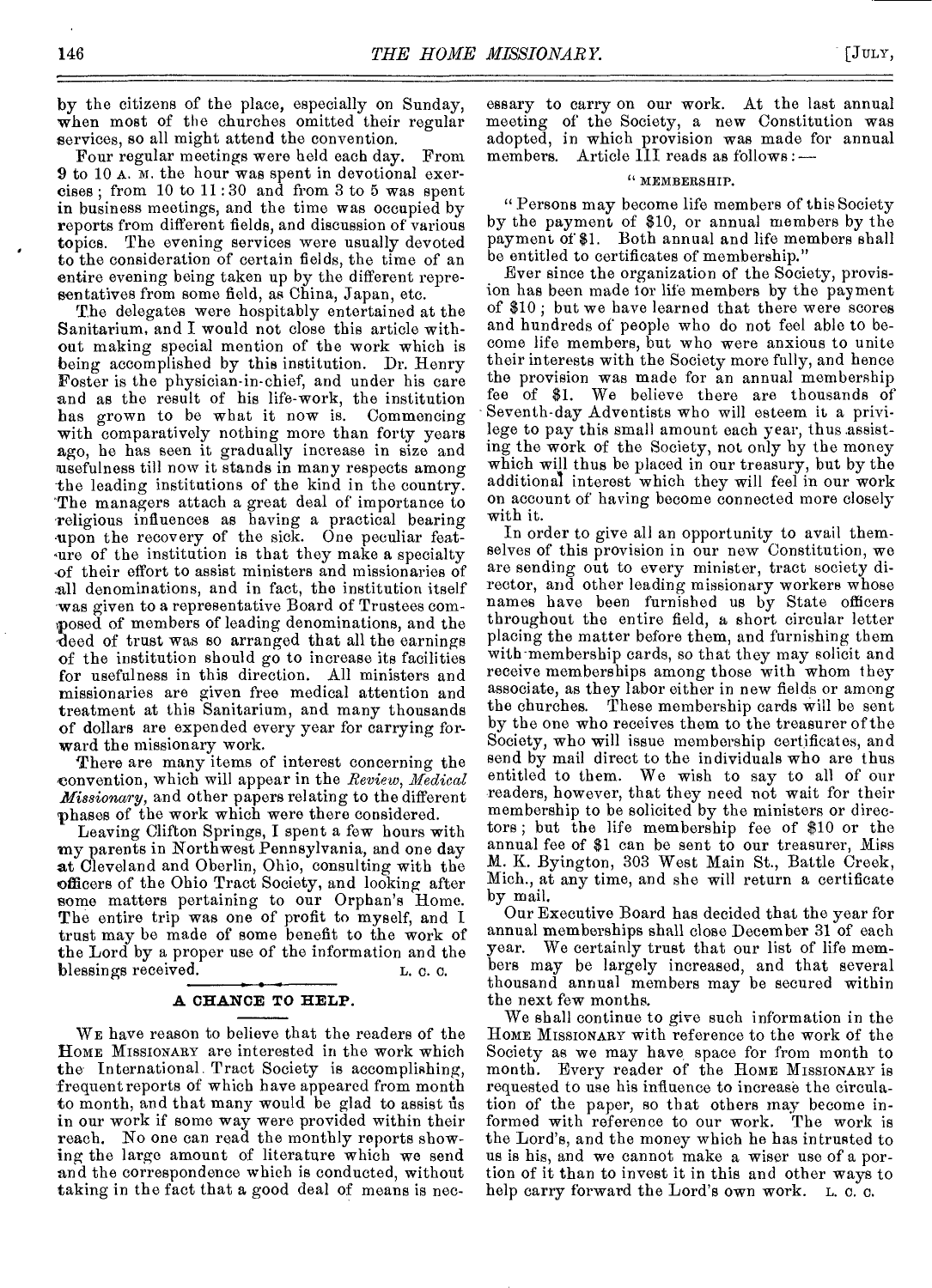Bible Workers' page.

CONDUCTED BY GEO. B. STARR.

#### **MEDIUMS.**

IT has been stated that heaven is just full of light and blessing, which the Lord is most anxious should come to the world, and that the Lord is only waiting for avenues—mediums through whom they may be dispensed. Let us thank God that we may become mediums of Jesus through which he may come into close contact with those who know him not ; and now, in this age, when so many are yielding themselves mediums for Satan to work through - serving darkness and error-why should not thousands of us become consecrated mediums through whom Jesus, the light of the world, may reflect light and blessing upon others around us?" "Even so now yield your members servants to righteousness ; . . . yield yourselves unto God, . . . and your members as instruments of righteousness unto God." Rom.  $6:19, 13$ .

#### **BIBLE WORKERS' COUNCIL.**

AFTER the opening exercises of the fifth meeting, the consideration of the subjects presented by the questioners was resumed. In answer to the first question, " What is the best subject with which to introduce new readings ?" the general opinion prevailed that it was best to begin with the topic upon which the family were interested, if that were known; if it were not, that the prophecy and history would be the safest generally to introduce the work at a venture, and had seldom failed to awaken an interest when properly presented. It was thought, however, that no rule could be laid down as always applicable. God's Spirit will lead the worker in each case, if he is abiding in Christ. Christ himself should always be presented as the central theme, or rather every theme should be presented in its relation to Christ. Christ is the truth, so that the truth truly presented must present Christ.

The second question was, "Is it best to use notes?" *Ans.—* The best impression is certainly made where the reading is presented without any notes whatever. Where the worker is able to do this, he will soon find himself much more at ease among the people, and be conscious of more of the direct aid of God's Spirit. Where a subject is presented with life and interest, and adapted to the case in hand, it will seldom he presented twice just the same way. It is better to use a less number of texts without than more with notes. Eight or ten texts clearly understood will be more likely to convince the mind than a mass of texts in which the thought is not clearly comprehended. Books, tracts, pamphlets, and papers may be loaned that will bring out the minutia, and treat the subject at length.

#### **ALL LANGUAGES.**

**THE** providence of God has so arranged affairs that in the larger cities of the world, there are representatives of almost every language, so that to carry a message properly that is destined to go to " every tongue," and to do the work thoroughly in these cities, Bible workers, as well as canvassers and ministers, in all languages will be needed. We hope, therefore, soon to see representatives of more of the leading tongues working together in our larger city missions in this line of work, and we hope to see many more entering upon a course of preparation to qualify themselves both for home and foreign work. Proper persons in all languages should be selected and encouraged to enter upon a preparation for the work this very year. They will be needed when ready.

#### **SUBSTITUTION.**

#### CHRIST.

1. CHRIST was made sin for us. 2 Cor. 5.

2. He took our position with all its consequences.

**3. He was treated** as sin upon the cross.

**4. He was** cast out of God's presence, **because** he had sin upon him by imputation.

5. He had to endure the biding of God's countenance. 6. He had to pass through hours of darkness.

7. He was **forsaken of** God **for a** 

time. 8. All **that was due to** us as ruined **sinners was laid** upon him.

**9. There was** everything against him when **ho** hung upon the ac-

cursed tree. 10. He was identified with us in the reality of death and judgment.

11. He drank the cup of wrath.

12. He was treated according to our deserts.

I. TuAT [in order that] we might be made the righteousness of God in him. 2. That we might be granted **a**  position with him with all its consequences.<br>3. That 3. That we might be treated as righteousness in the presence **of** 

MAN.

infinite holiness.<br>4. That we might be received<br>into God's house and into his<br>bosom, because we have a perfect<br>right, by imputation.<br>inight of that countenance forever.<br>in the souther of the souther of the souther of the s

lasting light. 7. That we might enjoy God's presence forever.

8. In order that all that was due to him as the accomplishment of redemption might be ours. 9. In order that there might **be** 

nothing against us.

10. That we might be identified with him in the reality of life and

glory. 11. That we might drink the cup of salvation, and the water of life. 12. That we might be treated ac-cording to his deserts.

*—Notes from* Moody's Bible.

"I WOULD not work my soul to save, For that my Lord has done ; But I would work like any slave, From love to God's dear Son."

**LIGHTS** must be seen. Lamps do not talk, but they shine. The light house sounds no drum, but sends light over the waters. Life should be a sermon illustrated.— Notes from Moody's Bible.

[" NOTES FROM MOODY'S BIBLE." — This is the first time that the most of these " notes " have ever appeared in print. Elder Starr had about 150 pages of these notes copied from the Bible used by Mr. Moody on his trip through Europe, and some of the choicest of them will appear in this page from month to  $month. - ED.]$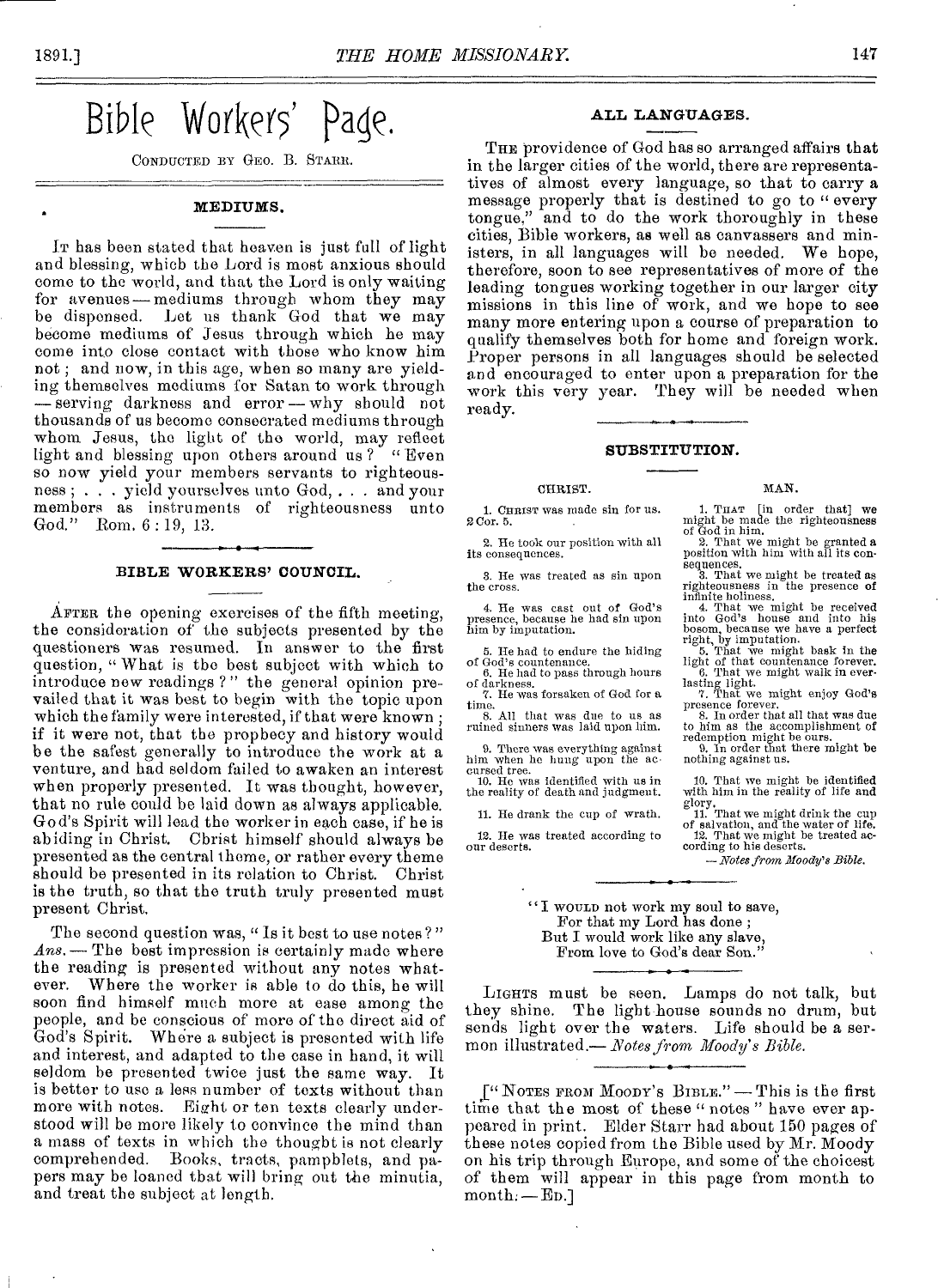## FOURTH SABBATH READING-.

To be Read in the Churches, Sabbath, July a5.

#### **THE BLESSED OF THE FATHER.**

" COME, ye blessed of my Father, inherit the kingdom prepared for you from the foundation of the world. For I was an hungered, and ye gave me meat; I was thirsty, and ye gave me drink ; I was a stranger, and ye took me in ; naked, and ye clothed me ; I was sick, and ye visited me ; I was in prison, and ye came unto me. . . . Verily I say unto you, inasmuch as ye have done it unto one of the least of these my brethren, ye have done it unto me."

The blessed of the Father are those who have been ministering to Christ in the person of his afflicted ones, those who have been partakers with the Saviour in his work for the uplifting and blessing of fallen and suffering humanity. " The Son of man came not to be ministered unto, but to minister." He says, "I am among you as he that serveth." And pointing to his own example, he declares to his followers, " Whosoever would become great among you, shall be your minister; and whosoever would be first among you shall be your servant." Matt. 20 :26, 27 (Revised Version).

True worship consists in working together with Christ. "Pure religion and undefiled before God and the Father is this : To visit the fatherless and widows in their affliction, and to keep himself unspotted from the world." The love of Christ dwelling in the heart, will be manifested in earnest effort to accomplish the work which Jesus came to do. Kind words, deeds of benevolence, of tender care for the needy and the afflicted,—this is the fruit that grows naturally upon the good tree.

Such was the fruit manifest in the life of that righteous man of whom God himself declared, " There is none like him in the earth, a perfect and an upright man." Job says, " I delivered the poor that cried, and the fatherless, and him that had none to help him. The blessing of him that was ready to perish came upon me : and I caused the widow's heart to sing for joy. I put on righteousness, and it clothed me : iny judgment was as a robe and a diadem. I was eyes to the blind, and feet was I to the lame. I was a father to the poor : and the cause which I knew not I searched out."

The Saviour invites us to become patient toilers in a field which calls for self-denying labor ; but it is a glorious work, and one that God smiles upon. When one's heart sympathizes with others burdened with grief and discouragement ; when his hand clothes the naked, and the stranger is made welcome to a seat at his fireside and at his board, then heaven comes very near. Brethren and sisters, when you open your doors to Christ's needy and suffering ones, you welcome with them unseen angels, who minister to these children of want and sorrow. You are inviting the companionship of heavenly beings. They bring, with them a heavenly atmosphere of joy and peace. They come with praises upon their lips, and an answering strain is heard in heaven. Every deed of mercy and benevolence makes music there. The Father from his throne beholds and numbers the unselfish laborers among his most precious treasures. " And they shall be mine, saith the Lord of hosts, in that day when I make up my jewels."

Whoever succors the poor, or sympathizes with the afflicted and oppressed, or befriends the orphan, is brought into closer relationship with the pitying Saviour. He who is the Source of all blessing, has granted to men the privilege of becoming partakers of the divine nature, and in their turn, of diffusing blessings to their fellow-men. This is the highest honor, the greatest joy, which it is possible for God to bestow upon men. Those who thus become participants in labors of love are brought nearest to their Redeemer. He who refuses to become a laborer together with God, the man who for the sake of selfish indulgence ignores the wants of his fellowmen, is withholding from himself the richest blessings that God could give him. He shows that he has no connection with Jesus; for "if any man have not the Spirit of Christ, he is none of his."

"Then shall he say also unto them on the left hand, Depart from me, ye cursed, into everlasting fire, prepared for the devil and his angels: for I was an hungered, and ye gave me no meat : I was thirsty, and ye gave me no drink ; I was a stranger, and ye took me not in ; naked, and ye clothed me not ; sick, and in prison, and ye visited me not. . . . Verily I say unto you, Inasmuch as ye did it not unto one of the least of these, ye did it not to me."

Jesus identifies himself with his suffering people. I was hungry and thirsty ; I was a stranger ; I was naked;  $\overline{I}$  was sick;  $\overline{I}$  was in prison. were enjoying the food from your bountifully spread tables, I was famishing with hunger in the hovel or street not far from you. When you closed your doors against me while your well-furnished rooms were unoccupied, I had not where to lay my head. While your wardrobes were filled with changeable suits of apparel, upon which means had been squandered that you might have given to the needy, I was destitute of comfortable raiment. When you were enjoying health, I was sick. Misfortune cast me into prison and bound me with fetters, bowing down my spirit, depriving me of freedom and hope, while you roamed at liberty.

What a oneness Jesus here represents as existing between himself and his suffering disciples ! He makes their case his own. He represents himself as being, in their person, the very sufferer. Mark this, selfish Christian ; every neglect on your part to care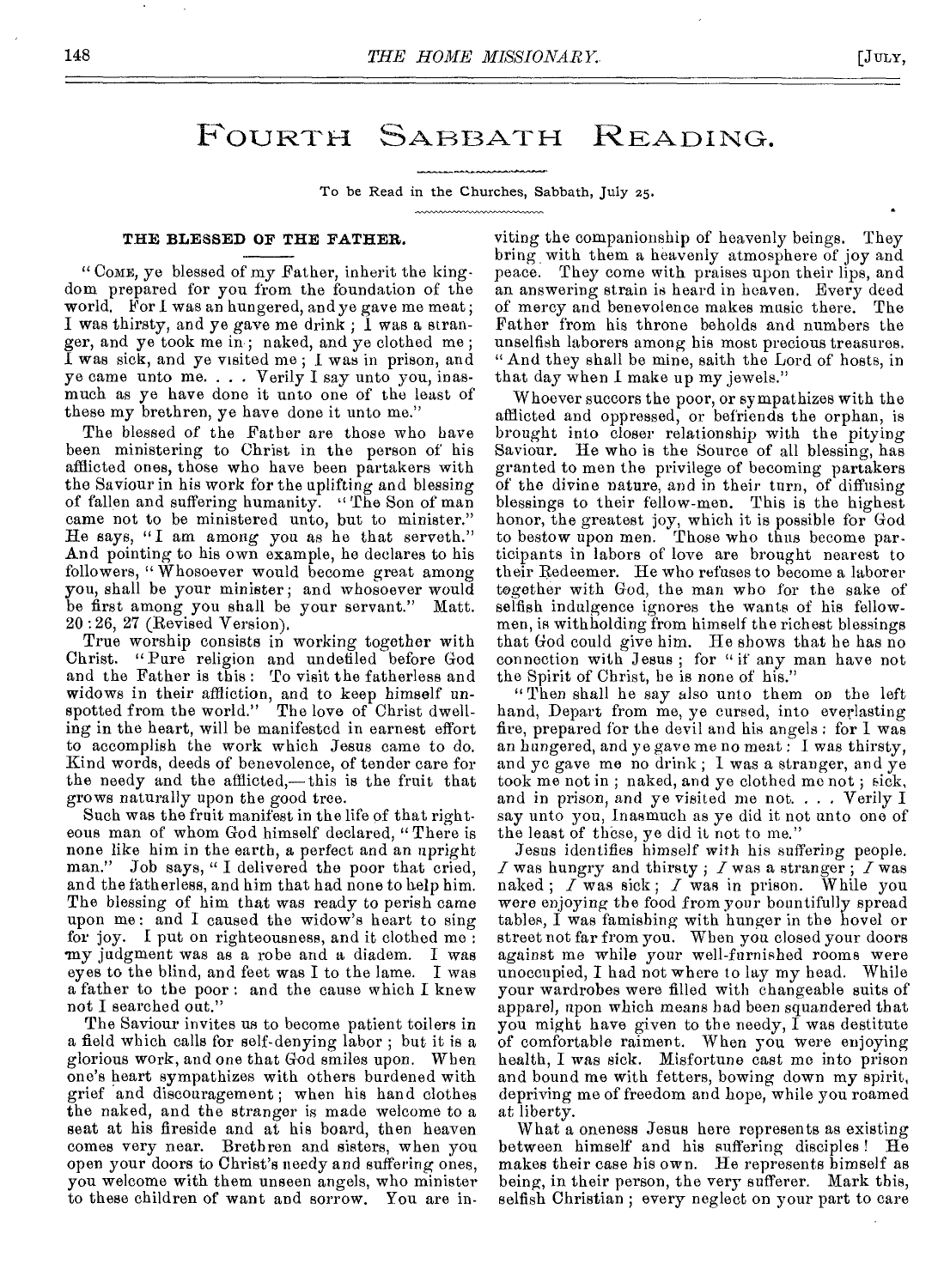for the needy and to sympathize with those in distress, is a neglect of Jesus in the person of his saints. Our heavenly Father has blessings disguised in our pathway. Angels are waiting to see if we embrace opportunities within our reach of doing good, waiting to see if we will bless others, that they in their turn may bless us. The Lord himself has made us to differ, some poor, some rich, some afflicted, that all may have an opportunity of developing character. The poor are purposely permitted to be thus by God, that we may be tested and proved, and develop what is in our hearts.

The Father has manifested his love in giving to the world his only begotten Son, that all who believe in him should not perish, but have eternal life. In view of this infinite sacrifice to bless men, to make them happy, what self-denial and self-sacrifice are we willing to make as laborers together with God in the great plan of redemption ? If the Lord bows his ear to hear your cry, to relieve you in trial, to comfort you in bereavement, to bind up your wounds, to sustain you in all your heart-trying tribulations, you know it is because he loves you. With such an example before you, how can you, as Christians, be heartless, selfish, unsympathetic ? We have the pledge that while sin and want and misery shall exist, God, who spared not his own Son, but delivered him up for us all, will with him freely give us all things,— all things essential to his glory and our good. Then let us examine ourselves closely in the light of the revealed word of God, to see whether we are in the love of God, whether we are working for others as Christ has worked for us.

All who have put on Christ, and are workers together with God, are like faithful minute men, ever ready to say, "Speak, Lord; for thy servant heareth." They do not call anything they possess their own, whether it be wealth, position, influence, talent, or learning ; but they regard themselves as stewards of the grace of God, and servants of the church for Christ's sake. Their hearts are bound up with the heart of Christ. They are not cold and unimpressible, but their ears are quick to hear every ery from the fatherless, the widow, and those in<br>need; and they never hear in vain. Be they need; and they never hear in vain. laymen or ministers, they are messengers of God's mercy.

In the fifty-eighth chapter of Isaiah are brought to view those who in the last days shall stand as reformers, who shall turn away their foot from the Sabbath, and repair the breach in the law of God. To them the Lord declares, "If thou draw out thy soul to the hungry, and satisfy the afflicted soul ; then shall thy light rise in obscurity, and thy darkness be as the noonday : and the Lord shall guide thee continually, and satisfy thy soul in drought, and make fat thy bones : and thou shalt be like a watered garden, and like a spring of water, whose waters fail not."

Those who stand as reformers, bearing the banner of the third angel's message, are the ones who are to draw out the soul to the hungry, and satisfy the afflicted soul. They are to do the work of Christ

with hearts full of compassion for the widow and the orphan. But how strangely has this work been Other denominations have provided homes for the homeless; why were we not, years ago, planning to care for these needy ones whom Christ has committed to us, and whom he declares to be representatives of himself? Why have our people been so slow to hear the earnest appeals for help? The grief and affliction of the widow and orphan should be our grief. Why have not the hearts of those who should be to them messengers of mercy, been stirred to relieve distress, to impart sympathy and consolation and counsel to those who hunger for it ? Those who close their ears to the cries of the needy, will one day call, and the Lord will be deaf to their pleadings. But to those who exercise the tenderness and love of Jesus toward the poor and unfortunate, to those who are not eaten up with selfishness, whose souls are drawn out in pity and grief for the woes of others, the promise is given, "Thou shalt call, and the Lord shall answer; thou shalt cry, and he shall say, Here I am [What will you have? What shall I do for you?]." The Lord has help all ready for those whose compassion is exercised toward the oppressed and the sorrowing. Our God is gracious, full of compassion and tender pity. Let us be like him. Those who are redeemed by the blood of the Lamb will, through the spirit given them by God, do all in their power to comfort the broken-hearted and the tempted, to relieve the oppressed, and to accomplish the work Christ has left them to do.

There has been coming in among Seventh-day Adventists a disposition to be close and exacting with the poor, to be indifferent to their distress, to turn away impatiently from their appeals, when the Lord has made it our duty to be pitiful, kind, and courteous to the needy and the suffering.

The true worshipers of God will work the works of Christ. They will be liberal to the needy ; they will not turn the poor from his right, nor frame an excuse to avoid helping those who need help ; they will love their neighbors as themselves, not hiding themselves from their own flesh, but considering the condition of the poor, the fatherless, and the widow ; they will not appropriate to themselves any portion of the just earnings of those who may be under their control. "Thou shalt not oppress a hired servant that is poor and needy, whether he be of thy brethren, or of thy strangers that are in thy land within thy gates : at his day thou shalt give him his hire, neither shall the sun go down upon it ; for he is poor, and setteth his heart upon it : lest he cry against thee unto the Lord, and it be sin unto thee." " The righteous considereth the cause of the poor : but the wicked regardeth not to know it."

"And the word of the Lord came unto Zechariah, saying, Thus speaketh the Lord of hosts, saying, Execute true judgment, and show mercy and compassion every man to his brother: and oppress not the widow, nor the fatherless, the stranger, nor the poor ; and let none of you imagine evil against his brother in your heart."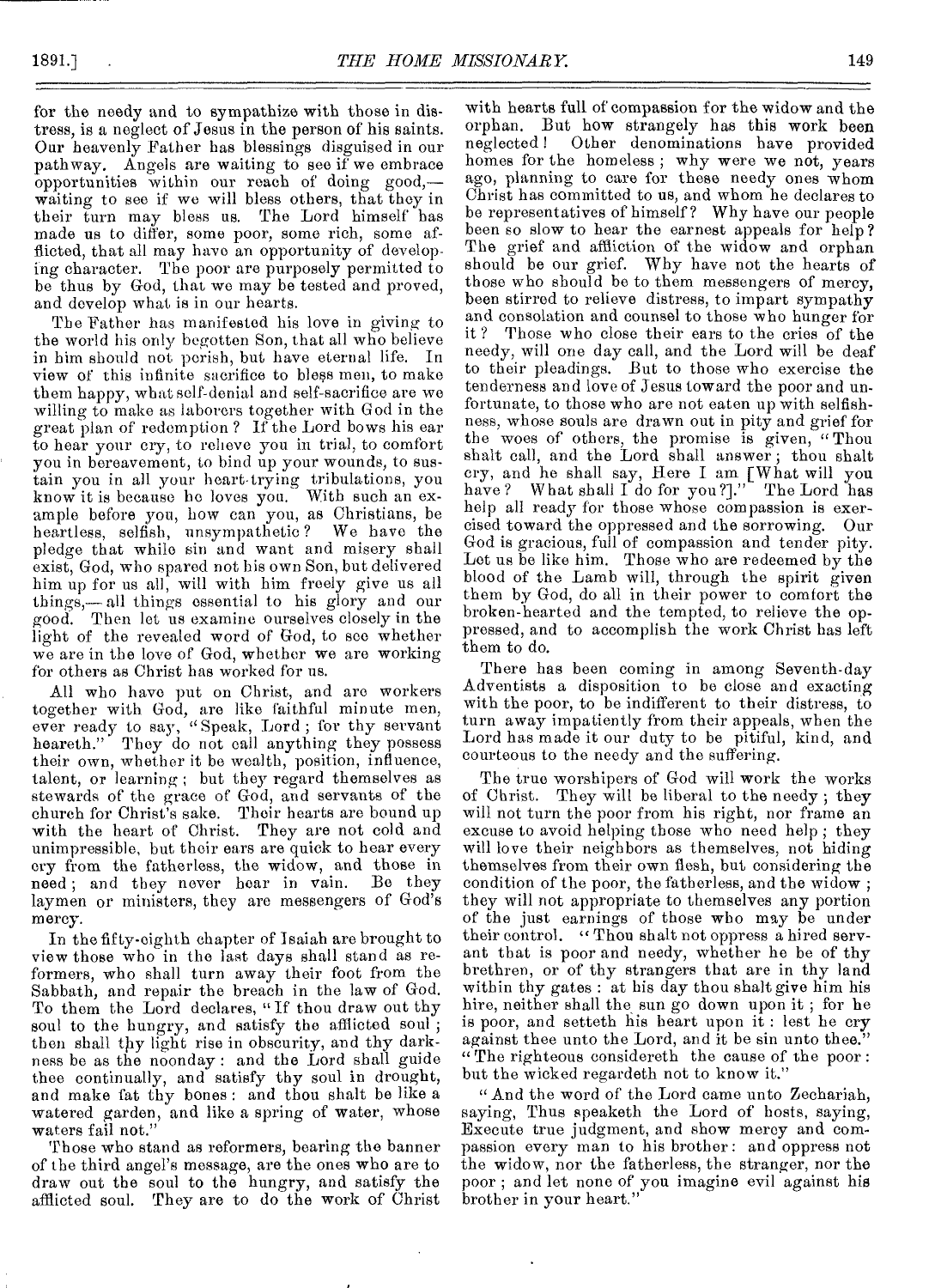150 *THE HOME MISSIONARY.* [JULY,

Job says, " If I did despise the cause of my manservant or of my maidservant, when they contended with me ; what then shall I do when God riseth up? and when he visiteth, what shall 1 answer him ? . . . If I have withheld the poor from their desire, or have caused the eyes of the widow to fail ; or have eaten my morsel myself alone, and the fatherless hath not eaten thereof ; . . . if I have seen any perish for want of clothing, or any poor without covering ; if his loins have not blessed me, and if he were not warmed with the fleece of my sleep ; if I have lifted up my hand against the fatherless, when I saw my help in the gate : then let mine arm fall from my shoulder blade, and mine arm be broken from the bone. For destruction from God was a terror to me, and by reason, of his highness I could not endure." If this same fear, and this love of righteousness were in our churches and in all our institutions, what a transformation would take place !  $H$  He that hath pity upon the poor lendeth unto the Lord ; and that  $\mathbf{\bar{w}}$  hich he hath given will he repay him again." " Blessed is he that considereth the poor : the Lord will deliver him in time of trouble. The Lord will preserve him and keep him alive ; and he shall be blessed upon the earth : and thou wilt not deliver him unto the will of his enemies. The Lord will strengthen him upon the bed of languishing : thou wilt make all his bed in his sickness."

Let no one say, " How doth God know? and is there understanding with the Most High? " for the Lord knows even the secret thoughts of the heart. Those who neglect the poor and needy, transgress the commandments of God. " Wash you, make you clean ; put away the evil of your doings from before mine eyes ; cease to do evil ; learn to do well, seek judgment, relieve the oppressed, judge the fatherless, plead for the widow." " Then shall thy light break forth as the morning, and thine health shall spring forth speedily : and thy righteousness shall go before thee ; the glory of the Lord shall be thy rereward."

The heart of the Christian is ever filled with gratitude to God, for he realizes that he is under immeasurable obligations to his Creator, that all his powers are under tribute; his works will testify of his loy-<br>alty to him who has done everything for him. A alty to him who has done everything for him. sincere Christian is not unappreciative of the mercies and blessings daily given him ; and he longs to work in blessing others. He is constantly seeking for ways to be of service to the Master, to make his Saviour's name a praise in all the earth.

All who will work as Christ worked, will see of the salvation of God, and will diffuse heavenly light and glory. At the foot of the cross they learn that piety which is ever seeking to bless humanity, to shed light and gladness and hope upon the hearts of all who are perplexed and sorrowful, to comfort the east down, to relieve the oppressed, to sweeten the bitter waters of affliction which many are compelled to drink. In this way our words and works are representing Jesus, and through him the Father, to the world, thus increasing the knowledge of God and<br>of his Son in the earth. Mr.S. E. G. WHITE. of his Son in the earth.

#### REPORT OF LABOR, MAY, 1891.

nn

#### Main Office.

#### RELIGIOUS WORK.

|  |  |  | Pages books and tracts sent to foreign countries $\dots \dots$ 40,025                                                                                                                                                                                                                                                                                                                |  |                    |      |
|--|--|--|--------------------------------------------------------------------------------------------------------------------------------------------------------------------------------------------------------------------------------------------------------------------------------------------------------------------------------------------------------------------------------------|--|--------------------|------|
|  |  |  | $\widetilde{u}$ $\overline{u}$ $\overline{u}$ $\overline{u}$ $\overline{u}$ $\overline{u}$ $\overline{u}$ $\overline{v}$ $\overline{u}$ $\overline{v}$ $\overline{v}$ $\overline{v}$ $\overline{v}$ $\overline{v}$ $\overline{v}$ $\overline{v}$ $\overline{v}$ $\overline{v}$ $\overline{v}$ $\overline{v}$ $\overline{v}$ $\overline{v}$ $\overline{v}$ $\overline{v}$ $\overline$ |  |                    |      |
|  |  |  | Number periodicals sent to foreign countries $\dots\dots\dots \dots$ 3,380                                                                                                                                                                                                                                                                                                           |  |                    |      |
|  |  |  | $\mu$ a $\mu$ u United States  1,023                                                                                                                                                                                                                                                                                                                                                 |  |                    |      |
|  |  |  |                                                                                                                                                                                                                                                                                                                                                                                      |  |                    |      |
|  |  |  | a a a a Conited States                                                                                                                                                                                                                                                                                                                                                               |  |                    | - 80 |
|  |  |  |                                                                                                                                                                                                                                                                                                                                                                                      |  | MRS. S. L. STRONG. |      |

#### HEALTH AND TEMPERANCE WORK.

|     |  |                                                                    |  | Pages books and tracts sent to foreign countries $7,639$        |                                                                                                                                                                                                                                 |       |
|-----|--|--------------------------------------------------------------------|--|-----------------------------------------------------------------|---------------------------------------------------------------------------------------------------------------------------------------------------------------------------------------------------------------------------------|-------|
|     |  |                                                                    |  | $\mu$ $\mu$ $\mu$ $\mu$ $\mu$ $\ldots$ 10 United States  50,368 |                                                                                                                                                                                                                                 |       |
|     |  |                                                                    |  | Number periodicals sent to foreign countries                    |                                                                                                                                                                                                                                 | - 292 |
| 44. |  | $\begin{array}{ccc} \cdots & \cdots & \cdots & \cdots \end{array}$ |  | United States                                                   |                                                                                                                                                                                                                                 | - 620 |
| 46  |  | letters written to                                                 |  | 44                                                              | $\sim$ . The second contract of the second contract of the second contract of the second contract of the second contract of the second contract of the second contract of the second contract of the second contract of the sec | - 520 |
|     |  |                                                                    |  |                                                                 | LAURA C. BEE.                                                                                                                                                                                                                   |       |
|     |  |                                                                    |  | NATIONAL RELIGIOUS LIBERTY WORK.                                |                                                                                                                                                                                                                                 |       |

| Pages tracts and pamphlets sent out        | 14,458 |
|--------------------------------------------|--------|
|                                            | 167    |
| " "Reasons for Signing the Petition",      | 600    |
| " copies "American States Papers" sent out | 30     |
|                                            | 11     |
| MARY E, SIMKIN.                            |        |

#### Chicago Office.

|        | " health and temperance publications sent out 3,004                   |       |
|--------|-----------------------------------------------------------------------|-------|
|        | Number Signs, Present Truth, and Instructors $\cdots$                 | - 901 |
| $\sim$ | Good Health and Pacific Health Journals $\cdots$                      | -47   |
|        | $Sentinels$ sent out $\ldots, \ldots, \ldots, \ldots, \ldots, \ldots$ | 756   |
|        |                                                                       | 442   |
|        | JENNIE THAYER.                                                        |       |

#### SCANDINAVIAN WORK.

| Number Zions Vaktare and Evangeliets Sendebud sent out | 274 |
|--------------------------------------------------------|-----|
| <br>letters written                                    | 85  |
| TENA JENSEN.                                           |     |

#### SHIP MISSION WORK.

BROTHER RASMUSSEN has charge of the ship mission work in Hamburg, Germany, and during the quarter ending March 31, visited thirty-three ships ; made 208 visits to emigrant houses, sailors' homes, hospitals, etc.,; held fourteen Bible readings; distributed 2,685 periodicals and over 17,000 pages of tracts ; sold \$93.75 worth of publications, and received donations to the amount of \$7.80.

Brother Conradi writes that they have many chances to direct people who are sailing from that port to America to some of our people in this country, and by giving them our publications there, they are glad to receive information about those in this country who are connected with the same work. He suggests that the ship missionaries in different parts of the world exchange reports, and that we have summaries in the Home MISSIONARY. We shall be glad to make such mention of the ship mission work from month to month as we have room for, if the reports are furnished us.

We are glad to note in this connection that our publishing houses are making liberal donations of publications from time to time for this work, and that these publications are being judiciously distributed among the workers in different parts by the International Tract Society. L. O. C.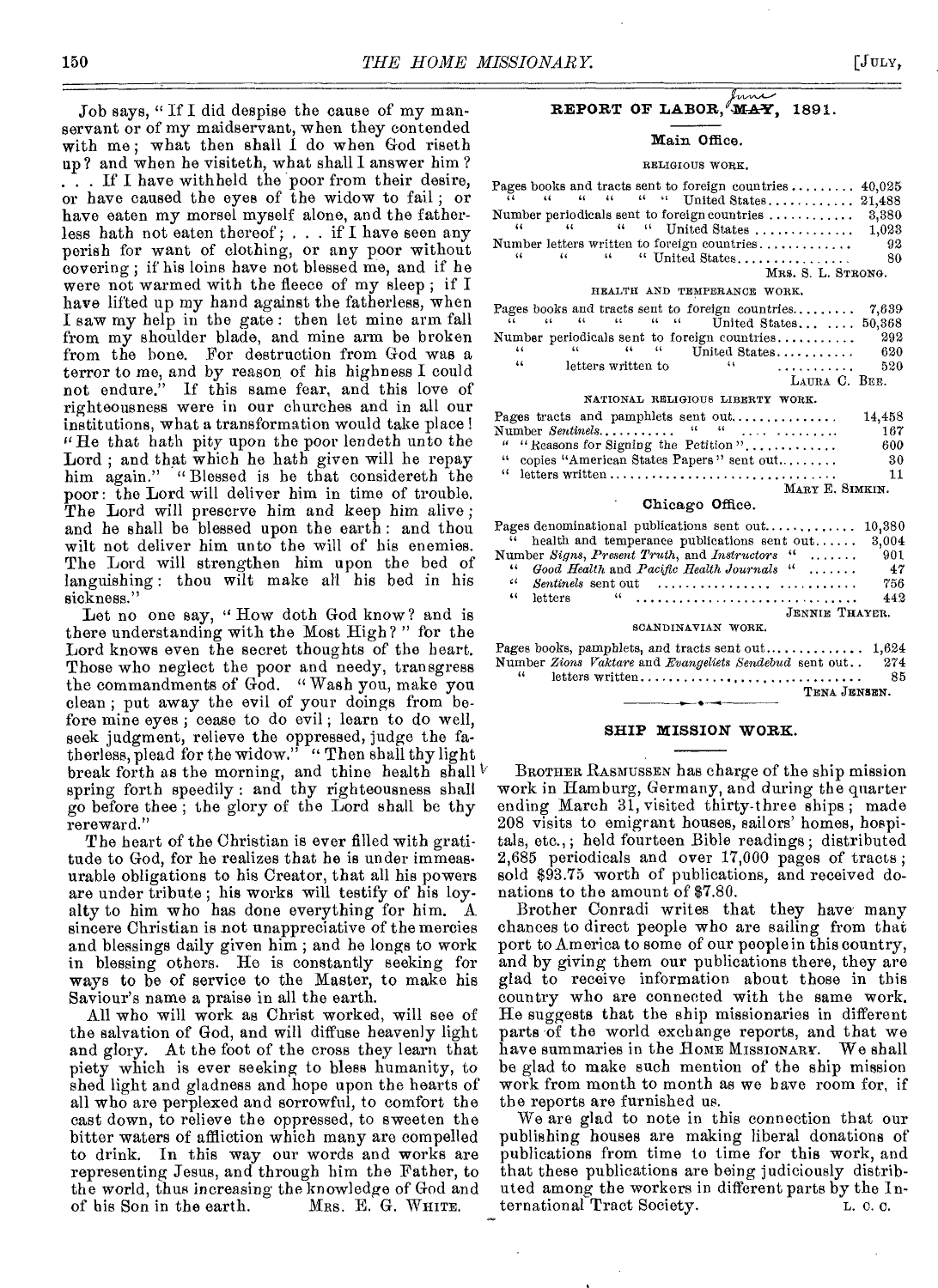# Extracts from Correspondence.

OUT of more than 100 interesting extracts from letters received recently by the secretary of our Chicago office from those to whom publications have been sent from that office, we select the following : —

From a teacher in Mississippi : —

"The publications sent me were received in good condition. I have spent a great deal of time in reading them, and have never been more pleased in reading any literature than I have by reading yours. I feel that I am much benefited by it. Accept many thanks."

From a teacher in South Carolina : —

"Your welcome letter received. My school will close the first of June, and I shall reside during the summer in  $-\cdots$ . My teachers will reside in  $-\rightarrow$ , and I shall be pleased to receive the Signs of the Times myself, and any other literature you can spare."

From the principal of the State Normal and Industrial School of Alabama : —

"I inclose the names of a number of students who have taken quite an interest in the *Signs of the Times.* Please send it to them after the first of June to the addresses given, so they will receive it during the vacation. Inclosed you will find stamps with which to defray the expense of sending."

From a lady in North Carolina : —

"I would be glad to have more publications for distribution among the Sunday-school children. I think the article on the schools very interesting, particularly the one on the 'Reform School.' If there were such a school in every State, the condition of society would be vastly different from what it is."

From a lady in South Carolina : —

"It is quite a help to me to correspond with such Christian friends. I have distributed all the supplies you sent me. The children's part goes speedily. How happy the little orphan girls were to receive theirs ! I will inclose a little note which they sent me. The matron who takes care of them told me the reading does them more good than any conversation held with them."

The note from the little girls reads as follows : —

" We have read all the useful little books which you sent us, and cannot express our thankfulness for them. Hope that you will appreciate our thanks and gratitude, and remember us in the future, as the stories are very useful to us."

A lady in New Brunswick, whose address was furnished us by one of our canvassers, writes : —

"A young gentleman gave me one of your Society's tracts, and said they were sent free to those who could not buy for themselves. Please send one each of numbers 5, 6, 7, and 10 of Bible Student's Library, and oblige one seeking for more truth."

A lady in Louisiana, who is conducting three Sunday-schools and two day-schools, says of them : —

" One Sunday-school is at 9, one at 2, and one at 4 : 30, among a cluster of cabins on the 'common.' They number about forty scholars, ragged, barefoot, and dirty, from the highways and hedges."

She says she teaches one of the day-schools herself, and has one of the colored girls teach the other. From another of her letters, we quote the follow $ing:$  —

"I am deeply indebted to yourself and your Society for your thoughtfulness and your kindness. The books will be of great value. Your letter did me much good. It seems nice to get a pleasant, friendly word from a white lady. I am very thankful for your thinking of me and my work."

A gentleman in Florida, who has had the *Sentinel,*  for several months, writes :—

" I look for the *Sentinel,* which is rightly named. After I am through with them, I hand them to my neighbors and friends, who take much interest in them. We need more such journals as the *Sentinel* to arouse the people to an understanding of the position taken by our opponents. I would refer the following names of friends of mine who would do good work with the *Sentinel."* 

A teacher in Alabama says : —

" I am greatly pleased to continue our correspondence. Please quote me prices on the following: 'Man's Nature and Destiny,' *Review and Herald, and 'History of the Sabbath.'"* 

A lady in South Carolina says :—

" I have distributed my last portion of reading matter. Please send me more. I can hardly bear to be out of it. I am glad to be able to spread such reading among the children and youth. Your little books go like fire among them. I will inclose a note from two little orphan girls, which shows how they appreciate the reading."

The note is as follows :—

" We appreciate most highly the little books which you send us, and cannot express the real happiness they have given us in our gloomy home. We would have written you before, but did not have time to read them all."

A lady in South Carolina says : —

"I thank you for the tracts, papers, and pamphlets, also for the kind words of advice contained in your letter. There was one tract sent in the last package which has troubled me quite a little, entitled Which Day Do You Keep, and Why? ' I had never once given the matter a single thought, and if it were only man's words, I would not think much about it now ; but there are so many texts of Scripture to prove that the seventh is the day to keep, and so many to silence every excuse, that if one wished to get around it, he could not. Pray for me, that I may have courage to do what is right in this matter, and in all others. I would also ask you to pray for the young men in the district in which my school is located; for most of them are so wicked."

A missionary in Burmah writes : —

"Please accept my thanks for your kind letter and the pamphlets. They were just what we wanted, and I was so glad to get them. I hope when I return to Chicago to meet you all."

This lady sent us some nice Japanese pictures, which we have in our office.

A Baptist minister in Georgia says : —

"The *Signs of the Times* comes regularly. I am highly pleased with the paper ; it has been a great benefit to me. In my sermons, I refer to the things which I have seen in the paper, and I hope you will continue to send it. I know of several ministers who would be glad to read the *Signs of the Times.* Will you send the paper to them free of charge?"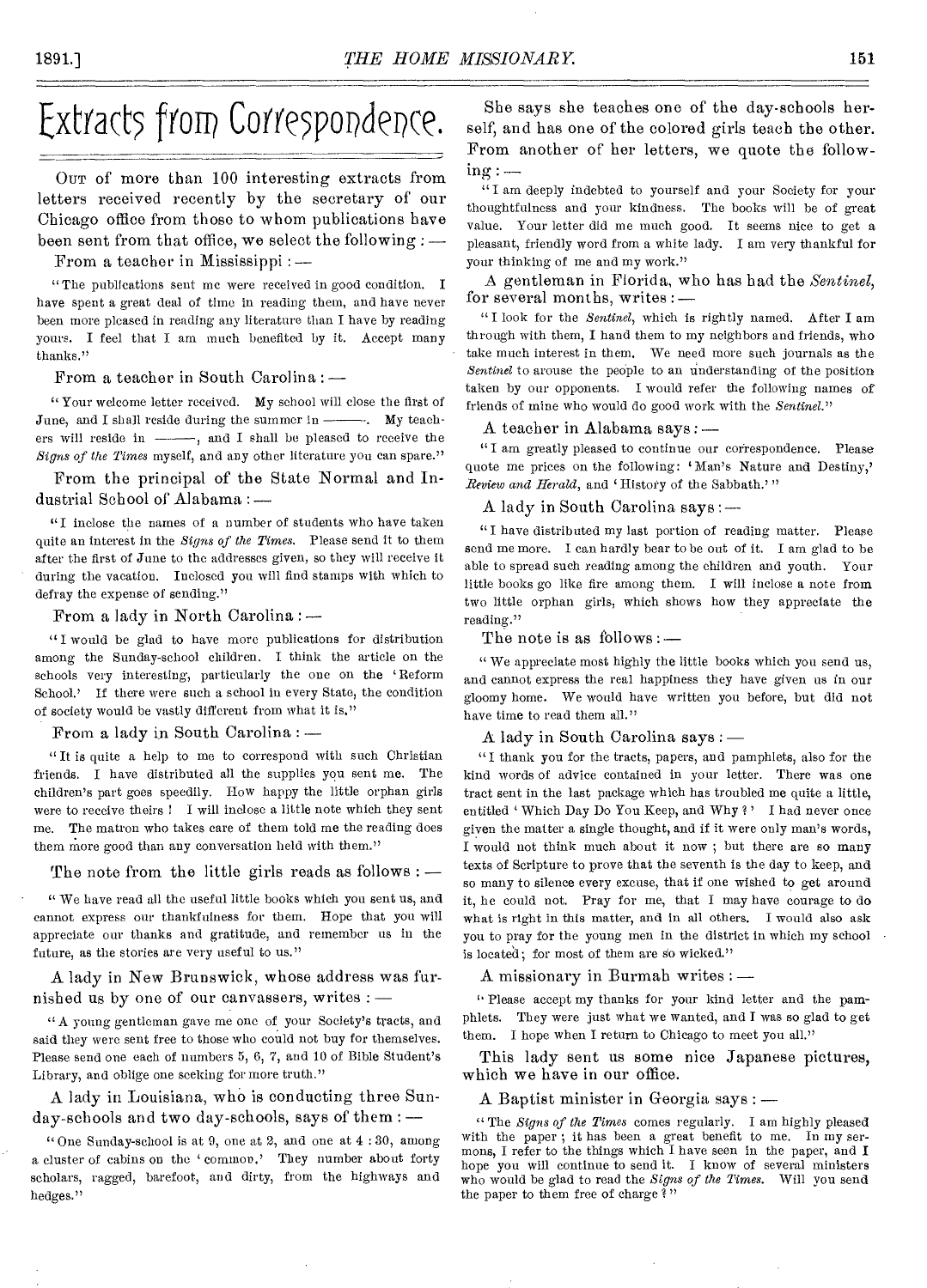## FOREIGN MISSIONS.

CONDUCTED BY W. C. WHITE.

#### **NATIVE MISSIONARIES OF THE PACIFIC ISLANDS.**

MUCH has been said about the influence of Christian missions upon the natives of the South Sea Many speak disparagingly, and perhaps with some degree of truth as well as much prejudice ; others claim that Christian influence is a great boon. In consideration of this, let us look at a few facts.

One very noticeable feature is the universal favor, and in some cases, real love, shown by the natives toward Christianity; and this notwithstanding the perfidy of many white men who have come from socalled Christian lands. One may visit island after island where agriculture and commerce are gaining a foothold on the very soil where indolence and bloodshed held sway half a century ago.

Especially interesting and instructive are the schools for the training of natives as foreign missionaries. When we were at Raratonga we visited the institute there. It is conducted by the Rev. K. J. Hutchin and wife. The students are the very best young men and women from the neighboring islands. They come from Rurutu and Rimatara in the Austral group ; and from Mangaia, Maniki, Aitu, Mitieri, and Aitutaki in the Cook Islands. It was our privilege to witness the departure of a number of these students and their wives to New Guinea, where they expected to spend the remainder of their lives as missionaries.

Life at home on their native islands could be passed very pleasantly, surrounded by friends and relatives, with abundance of peace, and plenty of food, beneath the cocoanut clad hills; but these young men have heard of the fever-stricken districts of New Guinea, where the Papuans, a destitute, warlike people, are in the darkness of heathenism, without the knowledge of God and Christ.

The students at the Raratonga Institute have but recently received the light of the gospel themselves ; but a burning desire has sprung up in their hearts to go and give it to those who know it not. They are willing to go, and even suffer hunger, sickness, and death, if only they can carry a knowledge of Christ to those who have no hope. Leaving their homes, parents, and friends, whom they never expect to, and probably never will, see again in this life, they have come to Raratonga to take a four years' course, and then go off to the land of the benighted strangers.

The school where these young men are educated is conducted on a practical basis. Manual training occupies a prominent place in the curriculum. Each young man has a plat of ground on which he spends one day each week raising taro, bananas, yams, and other articles of food. Instruction and practice are

also given in the use of artisans' tools ; the students build houses, make furniture, and do general repairs about the premises.

Each married couple has an apartment in the institution, where they keep house in little families under the supervision of Mrs. Hutchin. All the washing, ironing, and mending are brought to her for inspection. While the students have many privileges in common, each little family has its own snug home, its home table and grace, and its family worship ; so that the right foundation is laid to send out every native missionary with that greatest of all civilizing factors in Christian missions, *the Christian home.* 

Regular habits of study are maintained, though of course the native cannot bear as many hours of successive mental application as our students at home, so the day is divided into four short sessions, interspersed by manual training or other diversion. Their studies are a rudimentary course in reading, writing, geography, arithmetic, English language, Bible history, and theology. During the whole course they have practice in teaching and sermonizing. They preach short discourses in the native villages around the island, and assist the mission by teaching children in the native schools.

A letter received from a last year's student, who is now located in New Guinea, sets the matter of their mission before those about to come, in words something like these : —

"DEAR FRIENDS : I am well and working for the Master here. Do n't fear for your life. It is hard to get food here ; but keep up good courage, and come to battle for the Lord. Your brother."

This letter was listened to intently by the students, and after the meeting, one of the young men said to us, "I want to go quick. I wait for the vessel to come. It seems a long while." But sure enough the vessel did come, for scarce three days had passed when the "John Williams " of the London Missionary Society came into the harbor. On Sabbath afternoon (the Raratongans observe Sunday on Sabbath) farewell sermons were preached in the various churches on the island, by the departing missionaries. One of these sermons, to which we had the pleasure of listening, was something as follows : —

" 0 king and ye chiefs, 0 my father [the minister who taught the school], all ye church members and all ye people : the bird's wings have grown, he is getting up on the side of the nest, he will soon fly far away. [Here the speaker covered his face with his handkerchief and wept, while sobs from the congregation broke the stillness of the pause.]

"You know that it was an ancient custom with our forefathers to feed and care for young sea birds till they were able to fly and care for themselves; so you, 0 my fathers, have fed us and trained us in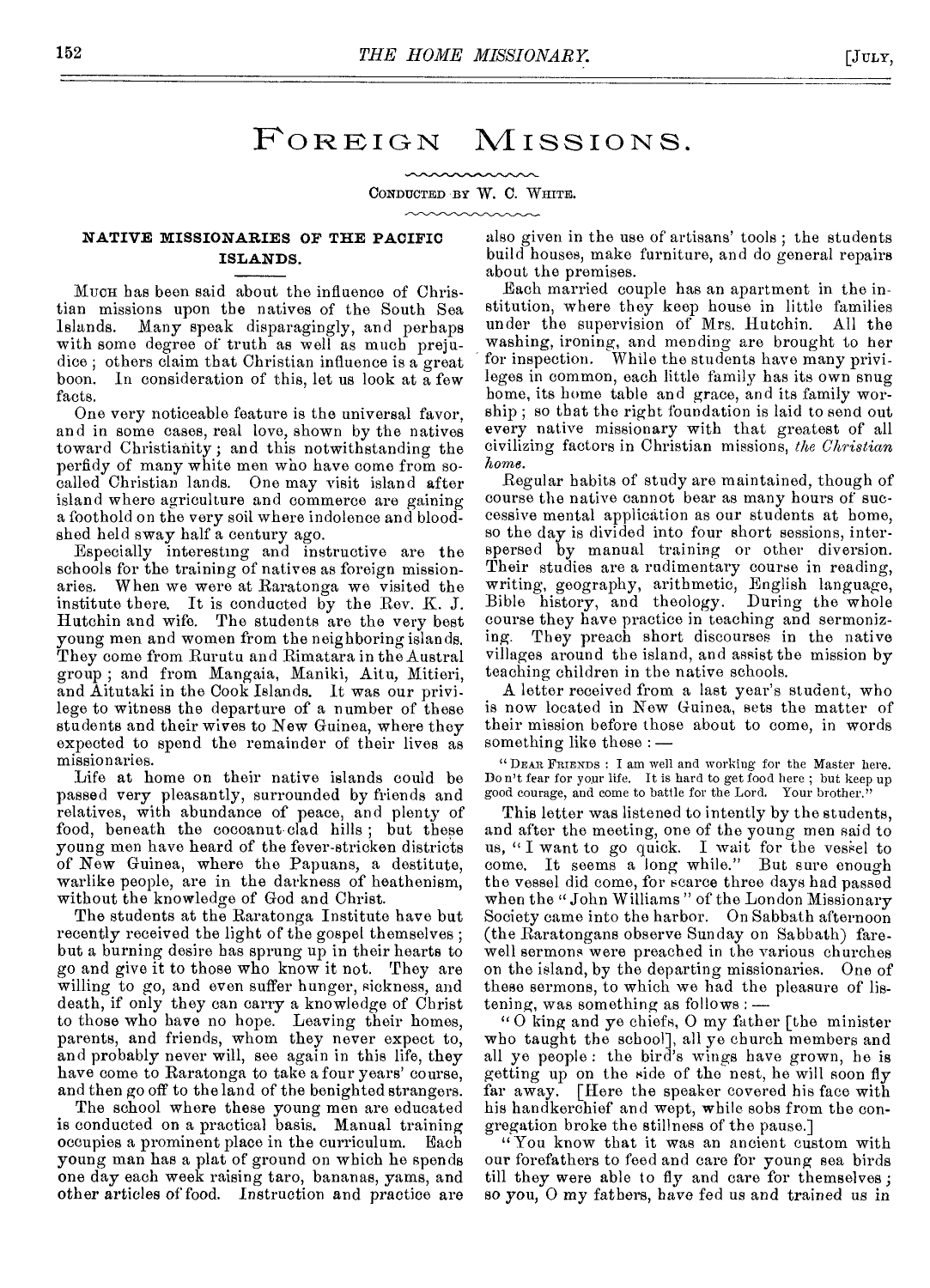the institute, and now we must fly and bear food to others. We feel yet as mere chicks, and would fain yet nestle under the wing of your counsel and instruction ; but you thrust us forth, and we are eager to go, for we know that many weak ones are dying for want of our help.

" It is a great battle, my brothers, that we shall engage in. Enemies will oppose us, hunger will hinder us, sickness may assail us, and even death may array itself against us ; but let us never fear, for God's armor will protect us, his sword will give us the victory ; if we get wounded, his balm will heal us. He will be our great Chief. We know that he is brave, and that he always gains the victory. 0 king, 0 ye chiefs, 0 my father, 0 ye church members and people : remember how when a ship comes to our island, a man holds the wheel, while others go about the ship and rigging to work; hold the wheel of prayer while we go about the dangerous places to do the great work. Farewell, 0 king, 0 ye chiefs, my father, ye church members and people! Farewell!"

In translating and abbreviating, much of the force and simplicity of the native language has been lost ; but surely when we consider that the grandson of a very heathen could utter such words as these, backed by an exemplary life and a consecration which would cause a blush to mantle the cheek of those who have had the Christian blood of generations coursing through their veins,— surely here is something more noble than heathenism, more noble than cannibalism.

The parting scene on the beach, parents clinging to their sons and daughters, probably the last earthly embrace, the last kisses and words of loving farewell,— a scene like that on the shores of Ephesus in the days of Paul,—all impress us that the gospel has lost none of its force and beauty with the lapse of ages; but rather has gained power in its course round the world, reaching even to the descendants of the cannibals ; and we may trust that as it nears its starting point, it will still hold its increasing force, reaching the degraded Papuans and other lost ones, till in every nation and tongue there will be a people who obey the gospel call. A. J. READ.

#### THE THIRD ANGEL'S MESSAGE IN NEW ZEALAND.

THE first Seventh-day Adventists who visited New Zealand were Elders Haskell, Corliss, Israel, and their families, and Brethren Scott and Arnold. company of workers were *en route* for Australia, and spent the first day of June, 1885, in the city of Auckland.

Near the close of the same year, Elder Haskell returned to New Zealand to gain a knowledge of the country and people, and to do what he could to plant the truth there. From the first, his movements seemed to be providentially directed, and in a very short period of time he found many homes in which the truth received an abiding-place. A few in Auckland' and some twenty-five who afterward formed the Kaeo church, accepted the message.

The next year, while on his way from Australia to America, Elder Haskell paid these friends another visit, and organized the church at Kaeo.

Nov. 14, 1886, the writer arrived in Auckland to continue the work already begun in New Zealand. We came to a strange and distant field with some misgivings, but our faith in the source of the message and the care of its author, strengthened We had brought with us a new tent in which to hold summer meetings. Our first service was held December 29. The attendance was at first small, but it increased until the tent was well filled.

This series of meetings continued seventeen weeks. One hundred dollars' worth of books was sold, \$60 donations were received, and fifty-five embraced the views presented.

During the last month, Elder W. D. Curtis and wife were with us. Their coming was timely, and their assistance was truly appreciated by all. As the meetings were about to close, a movement wa set on foot which resulted in the erection of a house of worship at a cost of about \$2,500.

Our work was chiefly confined to Auckland for a year and a half. The membership of the church in creased to more than 100. Just before leaving for the southern part of the island, Brother and Sister Tenney spent one month with us. We visited the Kaeo church, and more fully organized the work in the colony. On our removal to the south, we were accompanied by eleven workers who were distributed around to make a thorough canvass for our books. Their labors have been blessed of God.

Near the close of the year 1888, Brother R. Hare and wife, who had come to New Zealand to labor, united with us in a series of tent meetings in the town of Napier. God blessed our efforts here. In the early part of 1889, Elder Israel came to New Zealand to assist us a short time. After visiting the churches, we convened a general meeting at Auckland. At this meeting it was unanimously agreed that the time had come for organization. Accordingly, a Conference, a Tract Society, and a Sabbath-school Association were organized. There were then three churches, with a membership of 150, and there were some fifty others who were observing the Sabbath, but had not been organized. The mission, after having settled all its accounts, had a balance in hand of \$250.

Brother E. M. Morrison arrived from America just in time to attend this meeting. Up to this time, a number of young men had for more than a year devoted their time to the sale of our publications. Their sales had averaged about \$500 per month. Brother Morrison remained in our Conference several months, visited different parts of the field, held a canvassers' school, and more efficiently organized the work. Since then, others have entered the work, and the sales have been more than doubled.

This colony has a population of 600,000 Englishspeaking people. They are a courageous, self-reliant people, who have come from England, Scotland, and Ireland. As a rule, they think for themselves, and have the courage to act as they believe. The public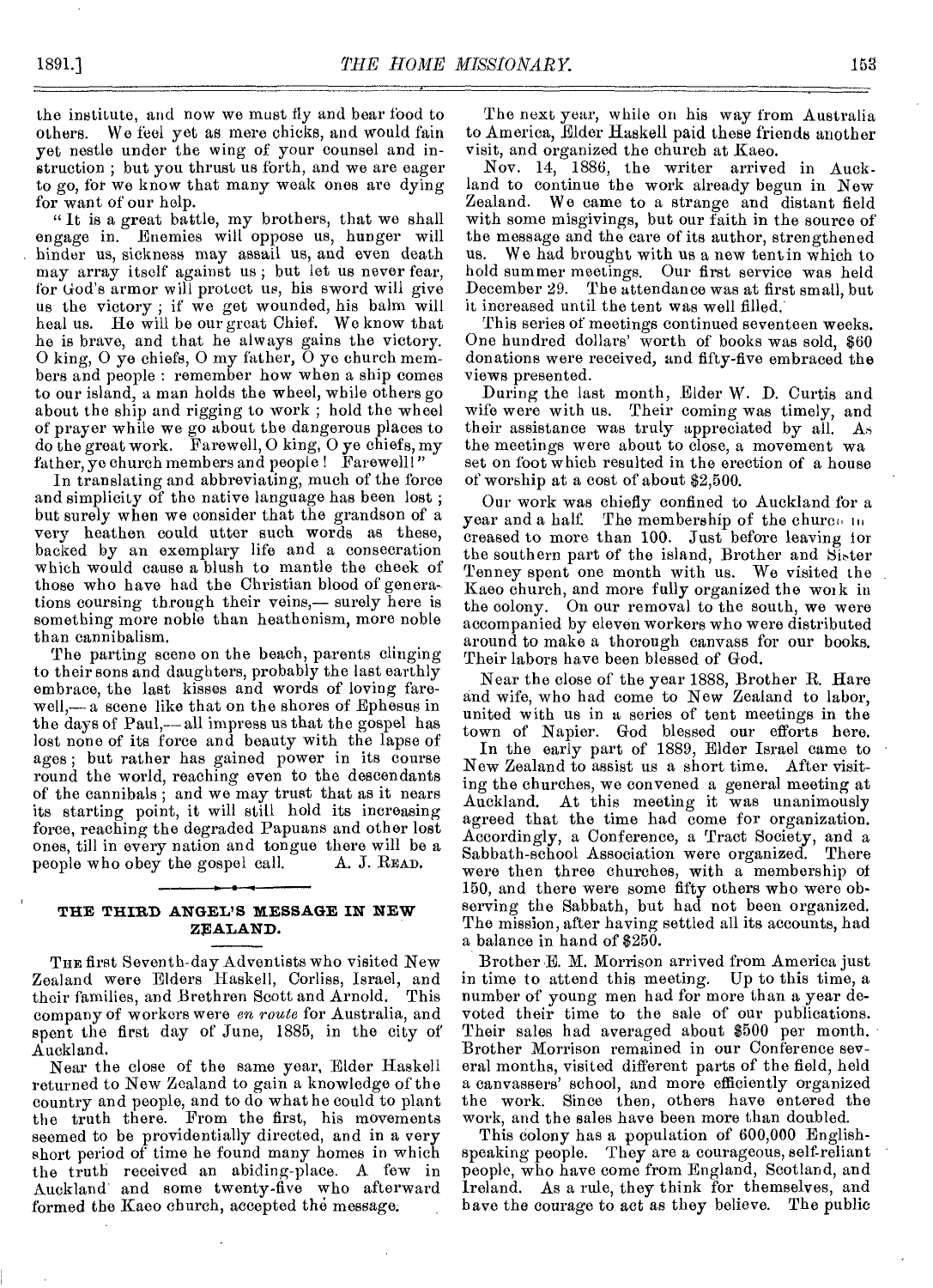libraries and reading-rooms which are to be found in almost every town, and the publications purchased from innumerable book agents who travel over the country, are evidences that they are a reading people.

There are but two ministers in New Zealand at present, but there are a number of promising young men who earnestly desire to devote their lives to the work. Some ten or twelve have at great cost gone<br>from our Conference to our schools in America. We from our Conference to our schools in America. are glad that it is possible for them to obtain the schooling they need, but we are not particularly pleased to have them depart from our field. It is coming to be a rather serious question as to how long we are to send young men away without getting some one in return. But a more serious question is, How are those who cannot possibly go• to America, to receive the help they need and deserve ? It is the general opinion here that a school should be established in Australasia. This will no doubt be done in the near future. May the Infinite One who has begun a good work, help his people to discern his opening providences, and fill them faithfully.

A. G. DANIELLS.

#### **THE WORK IN AUSTRALIA.**

IT would be difficult to find upon the face of the earth a country that would at first glance appear to be more favorable for the propagation of present<br>truth than the British Colonies in Australasia. They truth than the British Colonies in Australasia. are inhabited by a people who have broken off their association with the Old World, and hence to a great measure are untrammeled by the conventionalities and conservatism which are characteristic of the European countries. This is a congenial field, not only for the truths of the third angel's message, but for every form of creed and doctrine. The law does not interfere with the promulgation of ideas, religious or otherwise, so long as they are not seditious. We enjoy as great freedom in that respect as we have been accustomed to in the United States.

I would not convey the impression by any means that the great enemy of truth has no influence or power in Australia ; quite to the contrary. And the stern qualities of the Englishmen and Scotchmen lead them naturally to look with but little favor upon innovations, especially those of a religious nature ; therefore the truths of the third angel's message fall directly under their unqualified disapprobation. Hence it is a slow work for our people to obtain any recognition amongst the religious bodies of this country.

It was just six years in June since the first Seventh-day Adventists landed upon this continent. The story of their reception and early struggles has been frequently told. The laborers who have come to this country from America are Brethren Israel, Corliss, Arnold, Scott, Baker, Belden, Curtis, Tenney, Driver, and Morrison. Over half of these came in the interests of the publishing work, though Brother Baker has since taken his place among the ministerial laborers. Brother Corliss returned to America after a two years' sojourn ; Brother Israel has removed

to New Zealand, and very recently Brother A. G. Daniells has come from that colony to fill the place thus made vacant. Three of the others named were here temporarily, and have departed for other fields.

The Australian Conference was organized in September, 1889, and embraces Australia and Tasmania. We have in active labor six ministers, three of whom have been ordained in Australia, and three or four licentiates who give their time exclusively to the work, and others who devote a portion of their time. There are in the colonies about 600 adult Sabbathkeepers. It is purposed to hold a camp-meeting the coming season, probably in the month of November. This will be a decided novelty; for as far as we know, no such meetings have ever been held here.

To no branch of the work do we look with more confidence than that of the dissemination of literature. The canvassing work with our other business operations is giving us quite a standing in the commercial world, where our work is becoming favorably known, and the moral effect of this will be good.

So far, we can only claim to have merely entered upon the work of spreading the truth in this part of the world, and there is an immense field still before us. In Queensland and Western Australia, there never has been a sermon preached, and but few books sold. In New South Wales, the oldest and most prominent of the colonies, with Sydney as its capital, we have just opened the work of canvassing and preaching. Brethren Daniells and Steed are now located there, and a force of canvassers is being organized, and to human appearances no more inviting field exists than that which the eastern shores of Australia present. In Tasmania we have one minister and one licentiate. In South Australia the same number, and in Western Australia at present, no laborers at all. But we are encouraged by the prospect as we look upon the interest manifested by those who embrace the truth to become instrumental in conveying it to others. We rejoice that the General Conference in its last meeting has made provision for the proper education of those who wish to give themselves to the work. We are sadly in need of those who can treat the sick, and give instruction in medical missionary work ; but we trust that a short time will see provision made for these pressing<br>wants.  $G. C. T_{ENNRY}$ G. C. TENNEY.

#### **A SCHOOL IN AUSTRALASIA.**

IT is but six years ago that Elder Haskell and his associates began work in Australia and New Zealand. During the first three years of the work, a liberal amount of means was furnished by our churches in America, to maintain the laborers in the field, and to build up the publishing house.

From the very first, the Australasian churches were liberal in their support of the ministers, and for the last three years the work has been practically selfsupporting.

And now another stage in the progress of the work has been reached. A large percentage of the 900 Sabbath-keepers in the Australian and New Zealand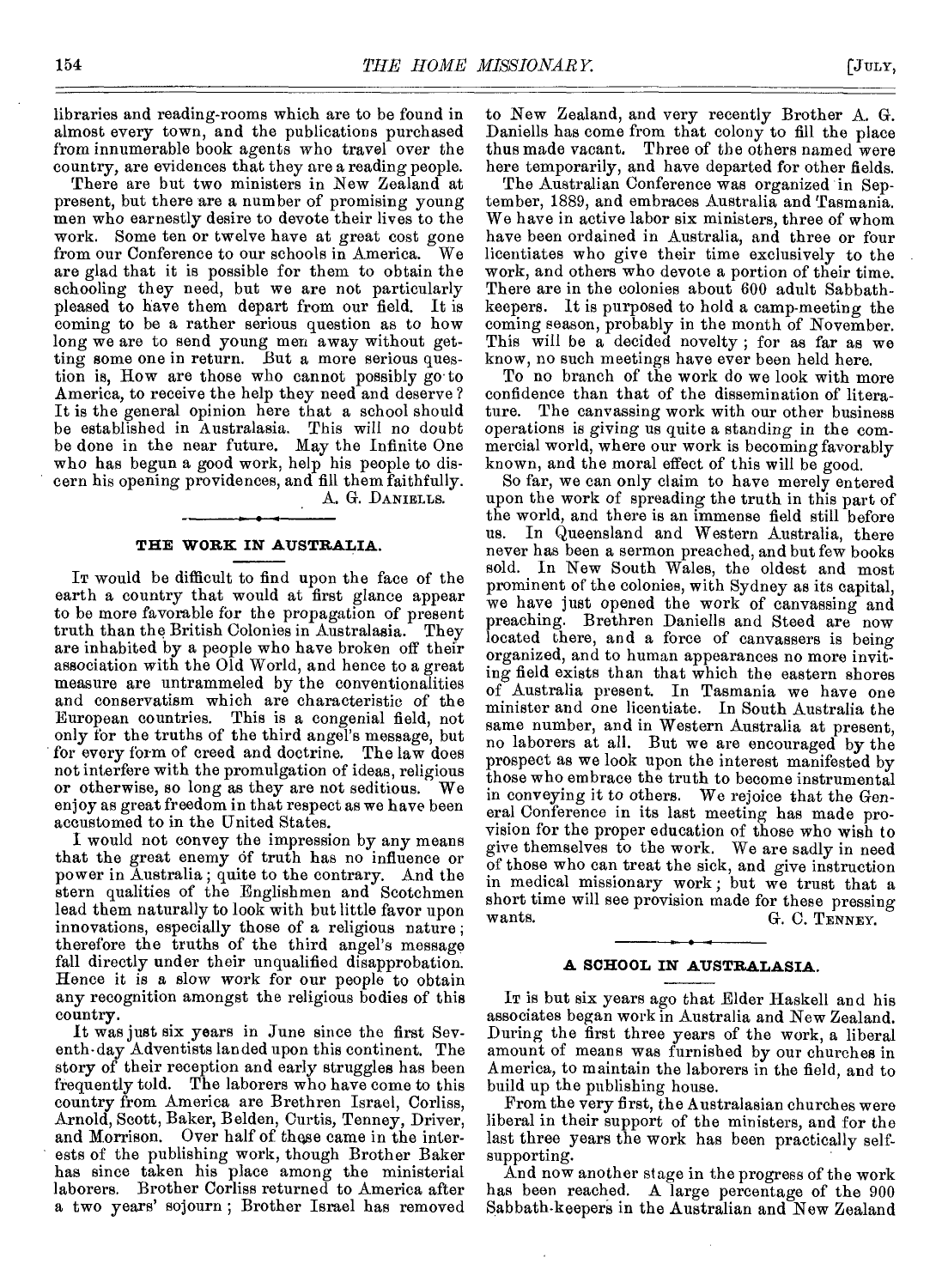Conferences, desire to fit themselves to be laborers in some branch of the work, and it appears to be an imperative n ecessity to at once establish a school for this purpose•

Those who have studied the growth and expense of Conference schools in this country can understand that the establishment and maintenance of a good school in Australasia will be a heavy burden for our brethren there, and will not be surprised that Elder Tenney asks if there are not those in America, who would help in the school enterprise to the amount of \$5,000.

There are many reasons why we may look to Australia and New Zealand for missionaries to work in Polynesia and Malaysia. There are already in our Australasian churches, persons interested in missionary work, who have lived in India, China, South America, and the Islands of the Pacific.

At the last General Conference it was voted that two teachers be sent from this country to aid in the establishment of a school.

The support of the school when established, will be left wholly with the brethren in Australasia. when we consider the large expense of procuring a site and erecting the necessary buildings, it seems reasonable that some assistance should be rendered in this, by the friends of education in America.

W. C. W.

#### **AN UNEXPECTED CONTRIBUTION.**

A FEW days ago, we were made to rejoice by the receipt of a draft for \$1,000 for work among the natives of Africa. We know not who made the gift, for the donor withheld his name.

There is something noble about such an offering as this, not only in the largeness of the gift, but in the fact that it is given to a most needy field, and still more remarkable in the simplicity with which it is given.

This will be a forcible but pleasant reminder to the Mission Board of its duty to appoint some one to carry the message to the West Coast, where the little company of believers are still waiting for some one to visit them. Our plans for Elder Boyd to call there on his return from Cape Town, failed, as he did not have time to stop on his way to the General Conference.<br>
W. C. W. Conference.

#### **THE COURSE OF THE " PITCAIRN."**

OUR latest news from those on board the " Pitcairn," came in a letter from Elder Gates dated Apia, Samoa, May 19. After leaving Tahiti, the last of March, they visited Ruruta, Mangaia, and Raratonga, and then proceeded to the Samoan Islands, reaching Pango Pango April 27, and Apia May 5. There they found the letters and papers we have been sending them for about five months. In closing his letter, Elder Gates says:—

" We have decided to go from here to Tonga, and from there to Fiji, where Brother Tay will probably

stop for a time. From Fiji we shall proceed to Norfolk, and leave Elder Read and wife and Brother and Sister Mc Coy there, while I go on to Auckland, New Zealand."

At a recent meeting of the Mission Board, it was recommended that the cabin of the " Pitcairn " be raised a sufficient hight above deck to give ample ventilation and light. The cabin was built wholly below the deck, to give a clear place for meetings, but it has been found that for work in the tropics, more ventilation is necessary to secure comfort and good health.

This change in the "Pitcairn" may be made in New Zealand, but it is probable that after calling at Auckland, she will proceed to Sydney, Australia. There Elder Gates can join Elder A. G. Daniells in the work he has begun in that city, while the cabin is being raised. w. C. w.

#### **FOR THE SUPPORT OF MISSIONS.**

IN a few weeks we shall know how much has been given for foreign missions, by the 27,000 Seventhday Adventists in America during the fiscal year just closed.

The published reports for three quarters show first-day offerings amounting to \$9,936.59 ; Sabbathschool contributions \$11,540.67 ; and miscellaneous contributions to the amount of \$3,891.87. This added to the Christmas offerings, which were about \$25,500, makes \$51,869.13. The reports of two or three delinquent secretaries which came in after the usual time of publication, may raise these figures a few hundred dollars.

We can see from these figures that unless the gifts during the last quarter have been unusually large, the total for the year will be about \$60,000. This amount is nearly equal to an average contribution of \$2.25 per member.  $w. c. w.$  $$2.25$  per member.

IN a recent article on the." Gifts of the Churches for Foreign Missions," A. J. Garden says :—

" The Reformed Leets, as they are called,— Presbyterian, Congregationalist, Methodist, and Baptist, — all started out on the line of plainness and godly simplicity of Christian life and worship. But as wealth has increased, they have, one after another, yielded to the temptation of ecclesiastical extravagance, sumptuous churches, sumptuous furniture, sumptuous music, till their original Puritanism is fast fading out. The Moravian Church forms a notable exception to their tendency. So far as we can learn, it has kept its primitive simplicity, and exhibited little tendency to ecclesiastical extravagance of any kind; and as might be expected, it has not flagged in the missionary consecration that marked its early history. Let Christians of every name look for a moment at this impressive object-lesson. The Moravian Church sends out one of every sixty of its members to the foreign field, and raises \$12 per member annually for foreign missions."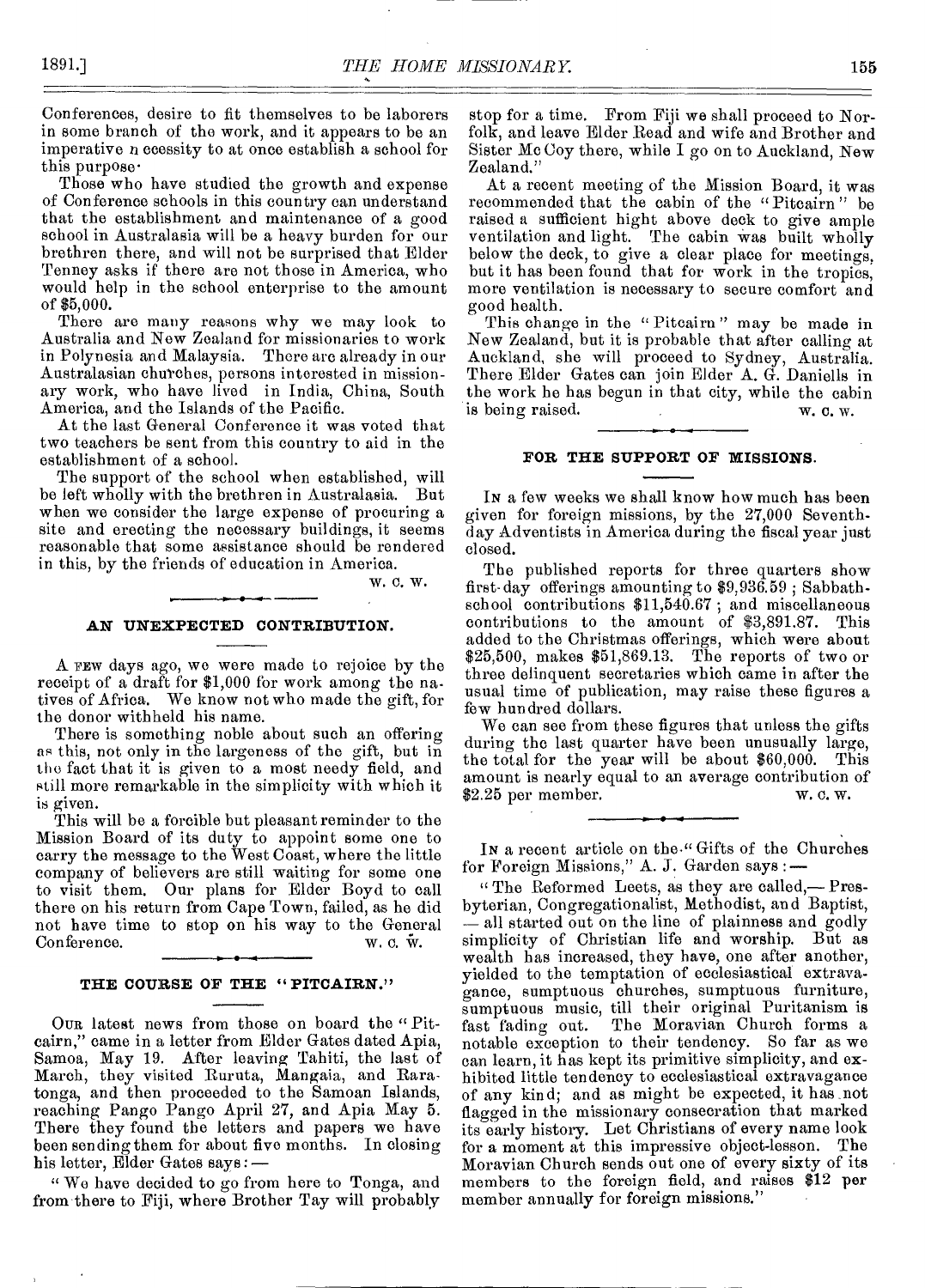### RELIGIOUS LIDERTY,

CONDUCTED BY W. A. COLCORD.

mummunn

#### **WHERE WE SHOULD STAND.**

EX-GOVERNOR ST. JoHN Says : " If the devil sticks his head up here, hit him : if he puts it up over yonder, hit him : wherever he raises it, hit him."

Error does not develop into full size in a day. It often steals its way in very slyly and apparently very innocently. The camel quietly stuck his head into the tent first, and crowded his body in afterward. But it is the first intrusion that must be resented, the first step that must be stopped, the entering wedge that must be knocked out, if truth and liberty are to be preserved intact. It is the little seepage in the levee that, let run, causes the levee finally to give way, and terminates in a devastating flood.

In justifying the opening of public schools with prayer, a certain writer has asked, " If the Puritans had never done anything more than to open public schools with prayer, how much evil would have grown out of it?" As well might it be asked, if a bud never blossomed, how many roses we would have; or if a man never took more than one glass of beer a day, how drunk he would ever get ; or if Eve had done nothing more than wander from her husband's side, how much sin would have been in the world. But the bud blossoms ; the tippler tipples till he gets drunk ; Eve ate the forbidden fruit ; and the Puritans did something more than open public schools with prayer. And it was because they failed to see the evil involved in the first step, that they were led to take the last. The first step involves the last, and hence is the more dangerous. And if we are going to strike the evil at all, we should hit it there. We should nip the evil in the bud, and not subject ourselves to the humiliating task of trying to destroy the fruit after we have nourished the tree awhile.

It is ever safe to follow a correct principle wherever it leads, for from the nature of the case, it cannot lead astray. Having found it, we need never fear adhering unswervingly to it. The only danger is in departing from it. Augustine presents a sad picture illustrating the truthfulness of this fact.

D' Aubigné tells us ("History of the Reformation," p. 7) that Augustine held that " to entitle any action to approval, it was needful not merely that it should seem right when looked at by itself and from the outside, but above all that its real spring in the soul should be holy." This is correct, and whoever adheres to it can never favor compulsion in religious matters. All good deeds must spring from good motives, otherwise the acts are not good, however they may appear.

In harmony with this, Augustine, though, as Neander informs us, the founder of the theory which "contained the germ of that whole system of spiritual despotism, of intolerance and persecution, which

ended in the tribunals of the Inquisition," was at first straight upon this very question.

In the fourth century there arose a sect in northern Africa, called Donatists, who maintained not only an independence from the Catholic Church, but the rights of free religious convictions. Augustine felt greatly burdened to bring them back into union with the ruling church, proposing at first very mild and Christian-like measures for investigating their differences and coming to an agreement. Though he labored earnestly, he found them hard to win. "Such minds," says Neander, "from assuming that it is merely the obstinate will of their opponents which refuses to yield to the convincing force of arguments, may easily be hurried to the employment of other than intellectual weapons. Augustine was far from doing any such thing at first."

Neander continues : —

" Augustine, feeling compelled to say something in vindication of his party, was so far misled as to appeal to the example of Elijah, who slew with his own hand the prophets of Baal. But when Fortunius replied that a distinction was to be made in such matters between the times of the Old and of the New Testament, Augustine acknowledged that he was right. Somewhat later, he published a work against the party of Donatus, in the first book of which he decidedly condemns all the measures which had been employed to force back the Donatists to, the ruling church. And when, at the council of the North African church, held at Carthage, A. D. 404, the question was agitated about requiring the emperor to pass new penal laws against the Donatists, by which numbers might be the more easily brought back into the Catholic Church, Augustine, with several others of the younger bishops, declared against it. He said men must go forward simply with the word of truth, must seek to conquer by arguments, unless, instead of open and avowed heretics, they would have hypocritical Catholic Christians."— *Neander's History of the Christian Church, Vol. II., pp. 234, 235 (14th Ed.).* 

But he was finally convinced that compulsory measures in religious matters could properly be employed : that although the intellectual and spiritual weapons were better, the employment of the others is not to be neglected. And how was he convinced ? We wish the reader seriously to consider this. Was it by finding himself astride a principle which carried him too far — one that needed to be reconstructed ? Here is his own explanation, in a letter written to the Donatist, Vicentius : —

" I was formerly of opinion that no one ought to be compelled to return to the bosom of the church, under the impression that we ought not to' use any other arms than words ; that our contest ought to be no other than argument ; and that such only ought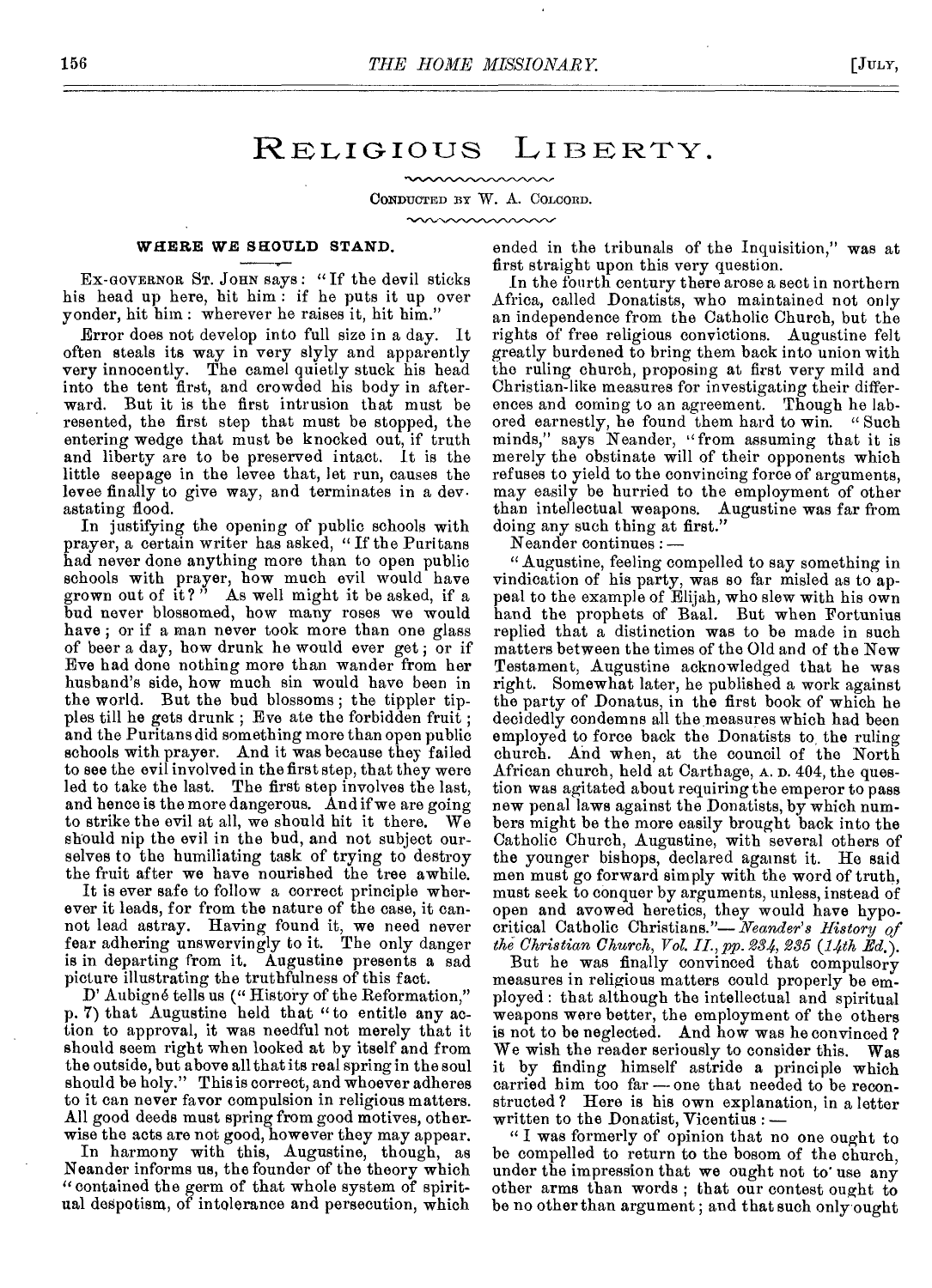to be esteemed as a victory which is gained through the force of conviction ; for otherwise those would become feigned Catholics, who before were avowed heretics. But some of my companions have since pressed me closely, not with *reasons* but with *facts,*  which they quoted to me in great numbers, whence I have been induced to adhere to their opinion. For they argued with me from the example of my own residence (Hippo), which, having formerly decided in favor of the heresy of Donatus, was afterwards restored to the Catholic unity by means of the decrees of the emperors."-Clark's Hist. of Intolerance, p. 313.

•

Thus was Augustine led into error. Convinced against reason by what to outward appearance seemed facts, he gave up the very citadel of religious freedom and human rights. But he would better have adhered to principle. He would better have acted upon the conclusions reached from his former logical reasoning. He would better have ignored the " facts" which controverted reason. Then his name would not have come down to us as the founder of a theorywhich ended in the tribunals of the Inquisition.

Hence we say, Stand firmly upon principle ; turn neither to the right hand nor to the left ; make no concessions. We cannot afford to compromise ourselves in the least. "Give the devil an inch, and he will take an ell." The grosser forms of error may The grosser forms of error may be condemned by many, but God wants those who are "faithful in that which is least." While such are "faithful in that which is least." questions as the reading of the Bible in public schools and the opening of public schools with prayer, may appear to be matters of minor importance, if we say anything about them, we should talk straight — consistent with our theory of government, and our position on church and state. If we are going to take a position on them at all, we should take the correct one. The only questions we need to ask ourselves in determining what is right in such matters are : Are such exercises religious? Are public schools secular? Should secular and religious affairs be mixed ?

It is time every lover of truth studied up on these questions, and learned where he stands, and why he stands there. There can be no excuse for ignorance in this matter, when the *American Sentinel* has for six years, like a trumpet giving a certain sound, been calling attention to the principles which underlie them. We make a great mistake if we give this paper to our neighbors before we read it. If we do, we need not be surprised if some of our neighbors come out better informed and sounder in principle than we. And we make a still greater mistake if we do not take the *Sentinel* at all, either for our own or our neighbors' benefit. Let all who have not done so, subscribe, read up, and stand squarely for the right.  $W. A. C.$ the right.

#### **A SEVENTH-DAY BAPTIST COMPROMISE.**

THE *Sabbath Recorder* of May 21, 1891, expresses itself as glad to " show an authoritative utterance " to its people on the Sunday-closing of the World's Fair question. The following is its authoritative utterance:—

" We can safely oppose this demand [for Sunday opening] upon high religious grounds without compromising ourselves as keepers of the Bible Sabbath, because the attack upon Sunday is really an attack upon American Sabbath-keeping, represented by Sunday, and involves not the question of a day, but the Sabbath idea and principle. So it is our fight in common with all Christians who love the Sabbath."

As well might the early Christians have opposed the iconoclasts of their time upon the " high religious ground" that an attack upon the images was really an attack upon Roman deity-worship, represented by the gods, and involved not the principle of who is God, but the Deity idea and principle, and declared it to be their fight in common with the heathen to preserve the idols ! Were it not for the lack on the part of Seventh-day Baptists in common with others, of viewing these matters in the light of prophecy and of seeing in them the importance which prophecy gives to them, we would be more astonished at such a statement in the *Recorder.* Some Seventhday Baptists, however, are surprised at it. Stephen Burdick, writing to the *Recorder* of June 4, says :—

" It is to me, as it is doubtless to many other Seventh-day Baptists, a matter of surprise that we should be taught, perhaps editorially, through the columns of the *Recorder* (see May 21, 1891), that 'we can safely oppose the demands for a Sunday opening of the Columbian Exposition, on high religious grounds, because the attack on Sunday is really an attack upon American Sabbath-keeping, represented by Sunday,'" etc.

He says that if such is the case, and that they can join in common with others in the fight for Sunday observance without compromising themselves, " Then it must follow that the Seventh day Baptist denomination is, in its relation to Christendom, an inexcusable schism."

And it should not be forgotten that this fight for Sunday observance involves the resorting to legal measures for its support. Thus has the *Sabbath Recorder* committed itself to Sunday observance and Sunday laws, by an " authoritative utterance." are glad, however, that there are Seventh-day Baptists who think otherwise. W. A. C.

#### **THEY SEE IT, AND JOIN HANDS.**

QUOTING the statement in the *Sabbath Recorder* of May 21, concerning the opening of the World's Fair on Sunday, the last number of the *American Sabbath,*  the official organ of the American Sabbath Union,  $says : -$ 

" We insert with the greatest pleasure the following editorial note taken from the *Sabbath Recorder,*  the official organ of the Seventh day Baptist denomination, to perpetuate the Sabbath idea and principle' in this nation. We gladly join hands with our Seventh-day Baptist brethren, and with all others of whatsoever persuasion who would not be brought into the company of the enemies of religion in their clamor for a Sunday opening."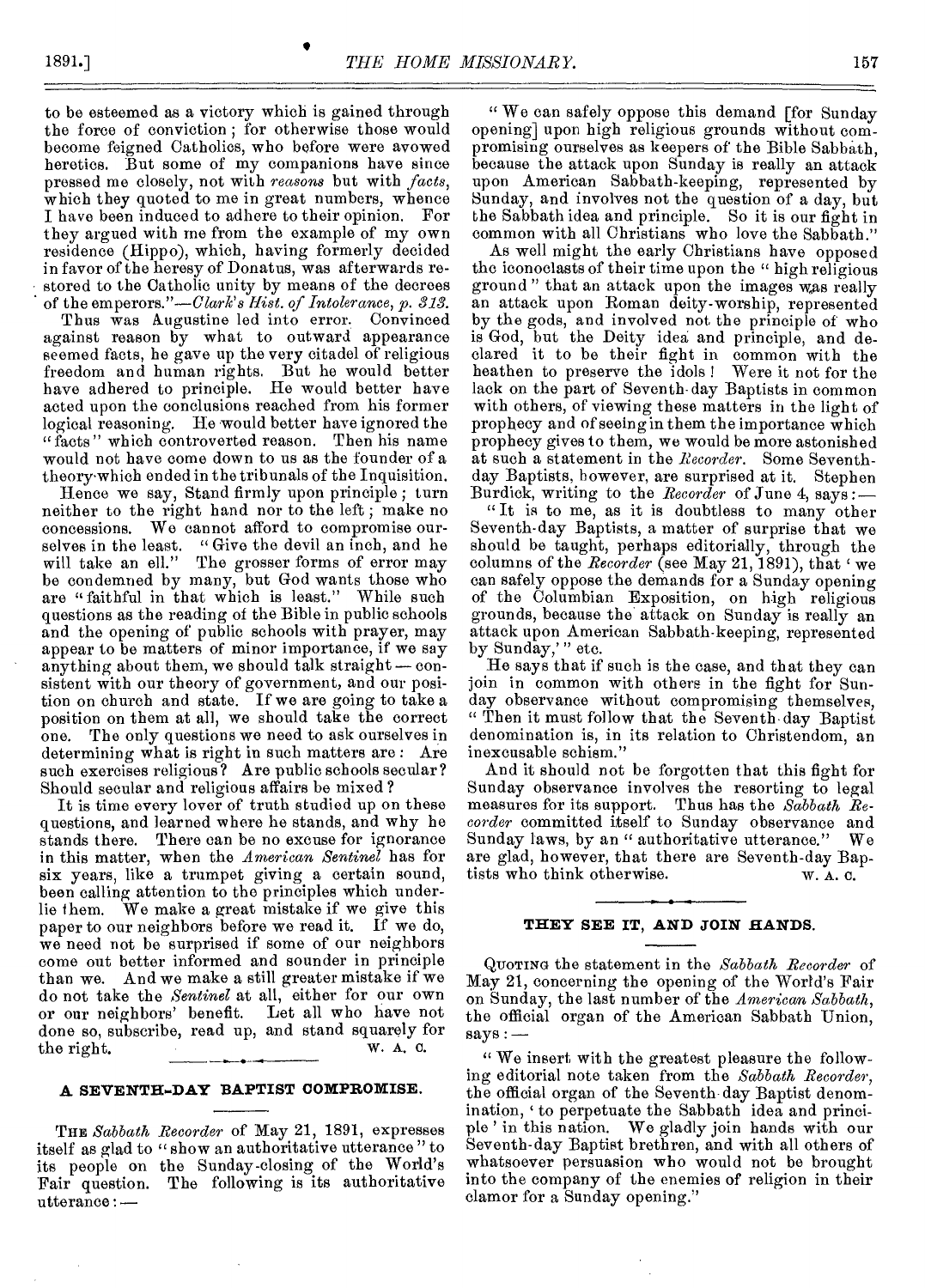### HOME MISSIONS.

CONDUCTED BY MISS JENNIE THAYER. maaaaaaaaaa

#### **CALLS FOR LABORERS.**

**THE** words of Christ apply to the church : " Why stand ye here all the day idle ? " Why are you not at work in some capacity in his vineyard ? Again and again he has bidden you, " Go ye also into my vineyard, and whatsoever is right, that shall ye receive." But this gracious call from Heaven has been disregarded by the large majority. Is it not high time that you obey the commands of God ? There is work for every individual who names the name of Christ. A voice from heaven is solemnly calling you to duty. Heed this voice, and go to work at once, in any place, in any capacity. Why stand ye here all the day idle ? There is work for you to do,— a work that demands your best energies. Every precious moment of life is related to some duty which you owe to God or to your fellow-men, and yet you are idle !

A great work of saving souls remains yet to be done. Every angel in glory is engaged in this work, while every demon of darkness is opposing it. Christ has demonstrated to us the great value of souls in that he came to the world with the hoarded love of eternity in his heart, offering to make man heir to all his wealth. He unvails before us the love of the Father for the guilty race, and presents him as just and the justifier of him that believeth.

" Christ pleased not himself." He did nothing for himself ; his work was in behalf of fallen man. Selfishness stood abashed in his presence. He assumed our nature, that he might suffer in our stead. Selfishness, the sin of the world, has become the prevailing sin of the church. In sacrificing himself for the good of men, Christ strikes at the root of all selfishness. He withheld nothing, not even his own honor and heavenly glory. He expects corresponding self- denial and sacrifice on the part of those whom he came to bless and save. Every one is required to work to the extent of his ability. Every worldly consideration should be laid aside for the glory of God. The only desire for worldly advantages should be that we may the better advance the cause of God.

Christ's interests and those of his followers should be one ; but the world would judge that they were separate and distinct, for those who claim to be Christ's pursue their own ends as eagerly, and waste

their substance as selfishly, as non - professors. Worldly prosperity comes first ; nothing is made equal to this. The cause of Christ must wait till they gather a certain portion for themselves. They must increase their gains at all hazards. Souls must perish without a knowledge of the truth. Of what value is a soul for whom Christ died, in comparison with their gains, their merchandise, their houses and lands ? Souls must wait till they get prepared to do something. God calls these servers of mammon slothful and unfaithful servants, but mammon boasts of them as among his most diligent and devoted servants. They sacrifice their Lord's goods to ease and enjoyment. Self is their idol.

Doing nothing to bring souls to Jesus, who sacrificed everything to bring salvation within our reach I Selfishness is driving benevolence and the love of Christ from the church. Millions of the Lord's money are squandered in the gratification of worldly lusts, while his treasury is left empty. I know not how to present this matter before you as it was presented to me. Thousands of dollars are spent every year in gratifying pride of dress. That very means should be used in our missions. I was shown families who load their tables with almost every luxury, and gratify almost every desire for fine clothes. They are engaged in a prosperous business, or are earning good wages, but nearly every dollar is expended upon themselves or their families. Is this imitating Christ? What burden do these feel to carefully economize and deny inclination, that they may do more to advance the work of God on earth ? . . . The missionary work might be enlarged a hundredfold if there were more means to employ in carrying out larger plans. But the means which God designed should be used for this very purpose is expended for articles which are thought necessary to comfort and happiness, and which there might be no sin in possessing, were not means so greatly needed in extending the truth. How many of you, my brethren, are seeking your own, and not the things which are Jesus Christ's?

Suppose Christ should abide in every heart, and selfishness in all its forms should be banished from the church ; what would be the result? Harmony, unity, and brotherly love would be seen as verily as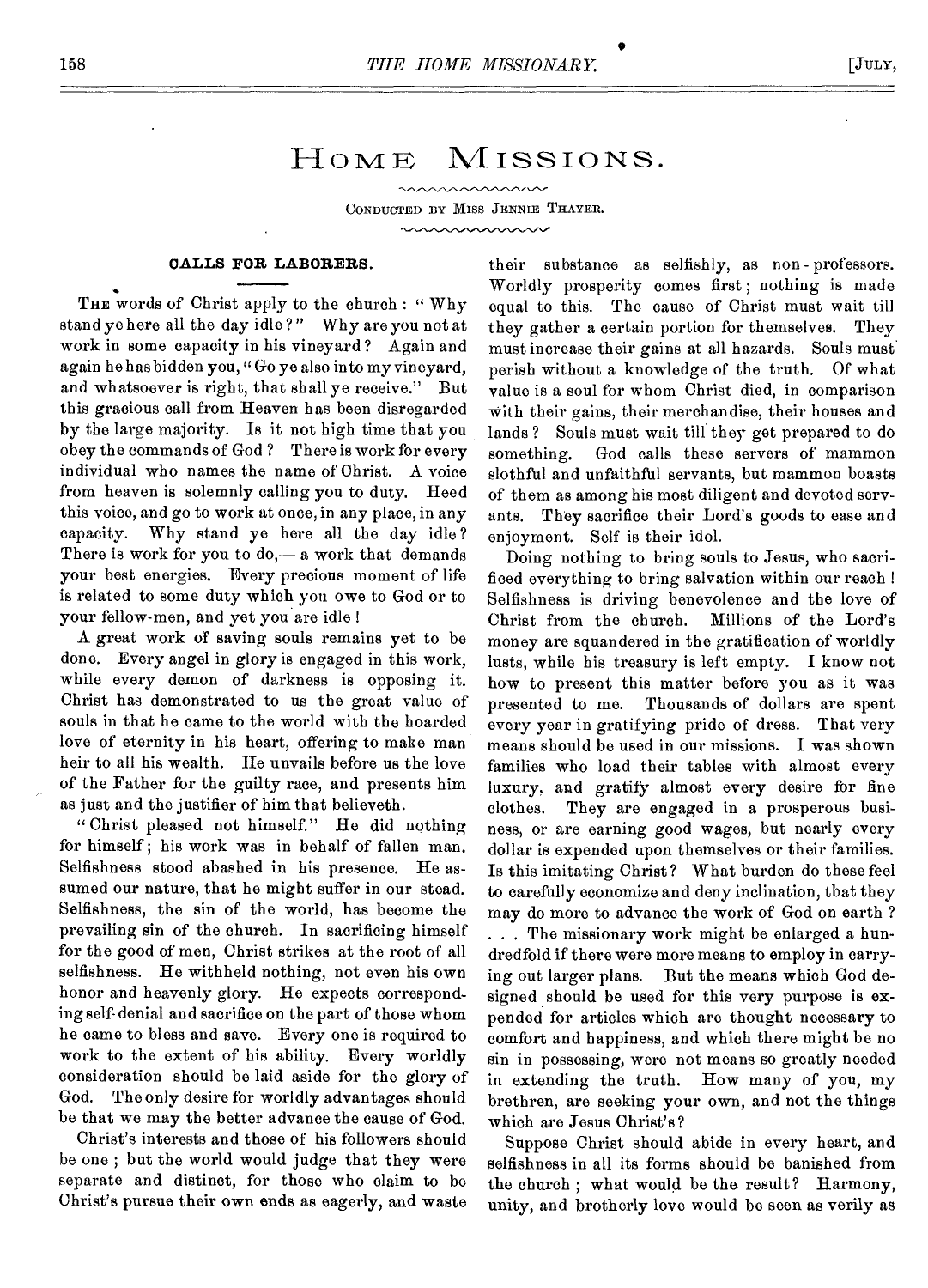in the church which Christ first established. Christian activity would be seen everywhere. The whole church would be kindled into a sacrificial flame for the glory of God. Every Christian would cast in the fruit of his self-denial to be consumed upon the altar. There would be far greater activity in devising fresh methods of usefulness, and in studying how to come close to poor sinners to save them from eternal ruin.

Should we dress in plain, modest apparel, without reference to the fashions ; should our tables at all times be set with simple, healthful food, avoiding all luxuries, all extravagance ; should our houses be built with becoming plainness, and furnished in the same manner, it would show the sanctifying power of the truth, and would have a telling influence upon unbelievers. But while we conform to the world in these matters, in some cases apparently seeking to excel worldlings in fanciful arrangement, the preaching of the truth will have but little or no effect. Who will believe the solemn truth for this time, when those who already profess to believe it contradict their faith by their works? It is not God who has closed the windows of heaven to us, but it is our own conformity to the customs and practices of the world.

The third angel of Revelation 14 is represented as flying swiftly through the midst of heaven, crying, "Here are they that keep the commandments of God, and the faith of Jesus." Here is shown the nature of the work of the people of God. They have a message of so great impprtance that they are represented as flying in the presentation of it to the world. They are holding in their hands the bread of life for a famishing world. The love of Christ constraineth them. This is the last message. There are no more to follow ; no more invitations of mercy to be given after this message shall have done its work. What a trust ! What a responsibility is resting upon all to carry the words of gracious invitation ! " And the Spirit and the bride say, Come. And let him that heareth say, Come. And let him that is athirst come. And whosoever will, let him take the water of life freely."

Every one who heareth is to say, Come. Not only the ministers, but the people. All are to join in the invitation. Not only by their profession, but by their character and dress, all are to have a winning influence. They are made trustees for the world, executors of the will of One who has bequeathed sacred truth to men. Would that all could feel the dignity and glory of their God given trust. — *Testimony for the Chnrch,, No. 81, pp. 199-203.* 

Now is the time to use means for God. Now is the time to be rich in good works, laying up in store for ourselves a good foundation against the time to come, that we may lay, hold on eternal life. One soul saved in the kingdom of God is of more value than all earthly riches. We are answerable to God for the souls of those with whom we are brought in contact, and the closer our connections with our fellow-men, the greater our responsibility. We are one great brotherhood, and the welfare of our fellow-men should be our great interest. We have not one moment to lose. If we have been careless in this matter, it is high time we were now in earnest to redeem the time, lest the blood of souls be found on our garments. As children of God, none of us are excused from taking a part in the great work of Christ in the salvation of our fellow men.

It will be a difficult work to overcome prejudice, and to convince the unbelieving that our efforts to help them are disinterested. But this should not hinder our labor. There is no precept in the word of God that tells us to. do good to those only who appreciate and respond to our efforts, and to benefit those only who will thank us for it. God has sent us to work in his vineyard. It is our business to do all we can. "In the morning sow thy seed, and in the evening withhold not thine hand ; for thou knowest not whether shall prosper, either this or that." We have too little faith. We limit the Holy One of Israel. We should be grateful that God condescends to use any of us as his instruments. For every earnest prayer put up in faith for anything, answers will be returned. They may not come just as we have expected; but they will come - not perhaps as we have devised, but at the very time when we most need them. But, oh, how sinful is our unbelief ! "If ye abide in Me, and my words abide in you, ye shall ask what ye will, and it shall be done unto you."...

We should work as did our divine Teacher, sowing the seeds of truth with care, anxiety, and selfdenial. We must have the mind of Christ if we would not become weary in well-doing. His was a life of continual sacrifice for others' good. We must follow his example. We must sow the seed of truth, and trust in God to quicken it to life. The precious seed may lie dormant for some time, when the grace of God may convict the heart, and the seed sown be awakened to life, and spring up and bear fruit to the glory of God. Missionaries in this great work are wanted to labor unselfishly, earnestly, and perseveringly, as co workers with Christ and the heavenly angels in the salvation of their fellow-men.— *Testi*monies for the Church, Volume III, pp. 209, 210.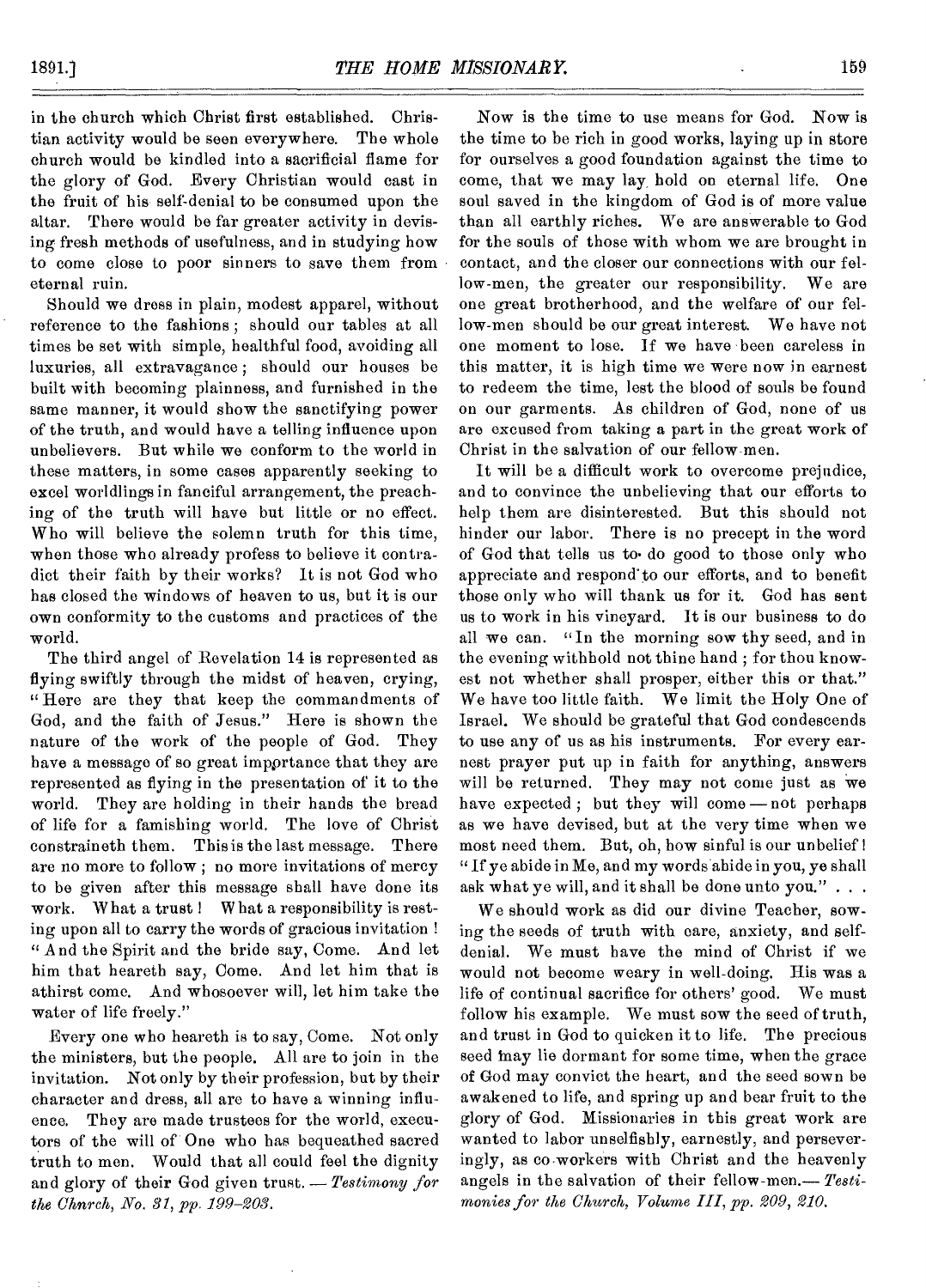### HEALTH AND /TEMPERANCE.

CONDUCTED BY MRS. C. E. L. JONES.

nummunna

#### **CLEANLINESS.**

THE Bible closely associates cleanliness or purity of the soul with that of the body, and at times when the one was to be especially sought after, the other was especially required. When Jacob wished to consecrate his family to the Lord, he told them to be clean and change their garments. Gen. 35:2. When the Lord commanded the children of Israel to come up around Mt. Sinai, he told them to sanctify themselves and wash their garments. Nowhere in the Bible do we have anything to show that God is well pleased with uncleanliness or filth in any form, either as a penance for sin or otherwise.

Uncleanness, on the other hand, is always the result of, or closely associated with, 'death and decay, and would never have been known, had not sin entered our world. In heaven all is pure ; nothing will ever enter there that will defile.

There are different forms of cleanliness, that of the body and that of the soul—physical, mental, and moral ; and they all harmonize, and are associated in a perfect Christian character.

We all agree that mental and moral uncleanness is sin, and who dares say that physical uncleanness is not just as certainly a sin in God's sight, since it so often leads to sickness and death? When pesti. lence rages, it is always the result of uncleanliness in some form. The Lord gave special directions to ancient Israel in regard to their garments, their houses, and their surroundings, in order that nothing decaying or filthy should be kept where it would cause disease. In the valley of Hinnom, near Jerusalem, fires were kept burning continually to destroy the offal of the city.

If a house was infected with disease, it was cleansed, and if after tearing away the infected part and replastering the house, it was still unclean, it was torn down. A garment that was infected was burned up. This shows that God would have his people particular in regard to these things. Much of the sickness and many deaths might be prevented if people were careful about the spreading of disease. Nowhere is there greater need for the strictest cleanliness than in the sick room ; for a disregard of this often causes the patient himself to become re-infected, and also endangers the lives of others. All germs do not cause infectious diseases ; but even those which are less harmful produce poisons which are sometimes injurious to life. Darkness and dampness are favorable for their development, and it is for this reason that such rooms are very unhealthful places in which to live. Sunlight is one of the best germ-destroyers and cleansers, and we should, therefore, have plenty of it in our rooms.

Who has not visited homes where the parlor was furnished too nicely to use, and so the blinds were closed, and the curtains drawn down the greater part of the year. Upon entering such a room, the first thing we notice is the musty odor and the chilliness of the place ; and if we open the blinds and examine more closely, we find that the wall-paper has become discolored, — the house has the leprosy as truly as the houses of ancient Israel that were commanded to be torn down. In such houses the inmates are often consumptive, and sometimes nearly the entire family have died of that dread disease, a disease which carries off a greater proportion of the inhabitants of our country than did the leprosy of olden times in Israel ; and yet with proper care and cleanliness, in many cases the disease might be prevented. Carpets are often veritable death-traps, harboring germs which are brought in on our feet and in various other ways. These fly about in the air, and perhaps settle on some piece of furniture; a feather duster or a slight current of air sets them flying again, and they finally settle on the carpet. Then the sweeping day comes, and they are again stirred up with all of their predecessors ; and so the process goes on until the room becomes badly infected. If carpets are used at all, they should be sprinkled freely with salt or Indian meal that bas been dampened, so that the dust will be swept up rather than raised in clouds. But rugs are much to be preferred, since they can be taken into the open air and shaken. The sweeping, should be done with windows wide open, and the dust allowed to settle for an hour or more, when, before the rugs are again put down, the furniture should be wiped over with a damp cloth to collect the dust and germs.

We should keep our sleeping rooms clean and neat. Bedding should be thoroughly aired every day to destroy the germs and poisonous exhalations and organic matter from the body. A feather bed is a great harboring place for these, and when handed down from one generation to another, has aptly been called the " heir of all the ages."

In all cases of sickness, the utmost neatness is desirable, and especially is this true of infectious diseases ; for then the germs from the body are thrown off in great numbers. The patient's clothing and bedding should be changed every day, and the soiled clothing thoroughly disinfected. Blankets soiled clothing thoroughly disinfected. may be cleansed for present use by hanging in the sunlight for several hours where the air is blowing ;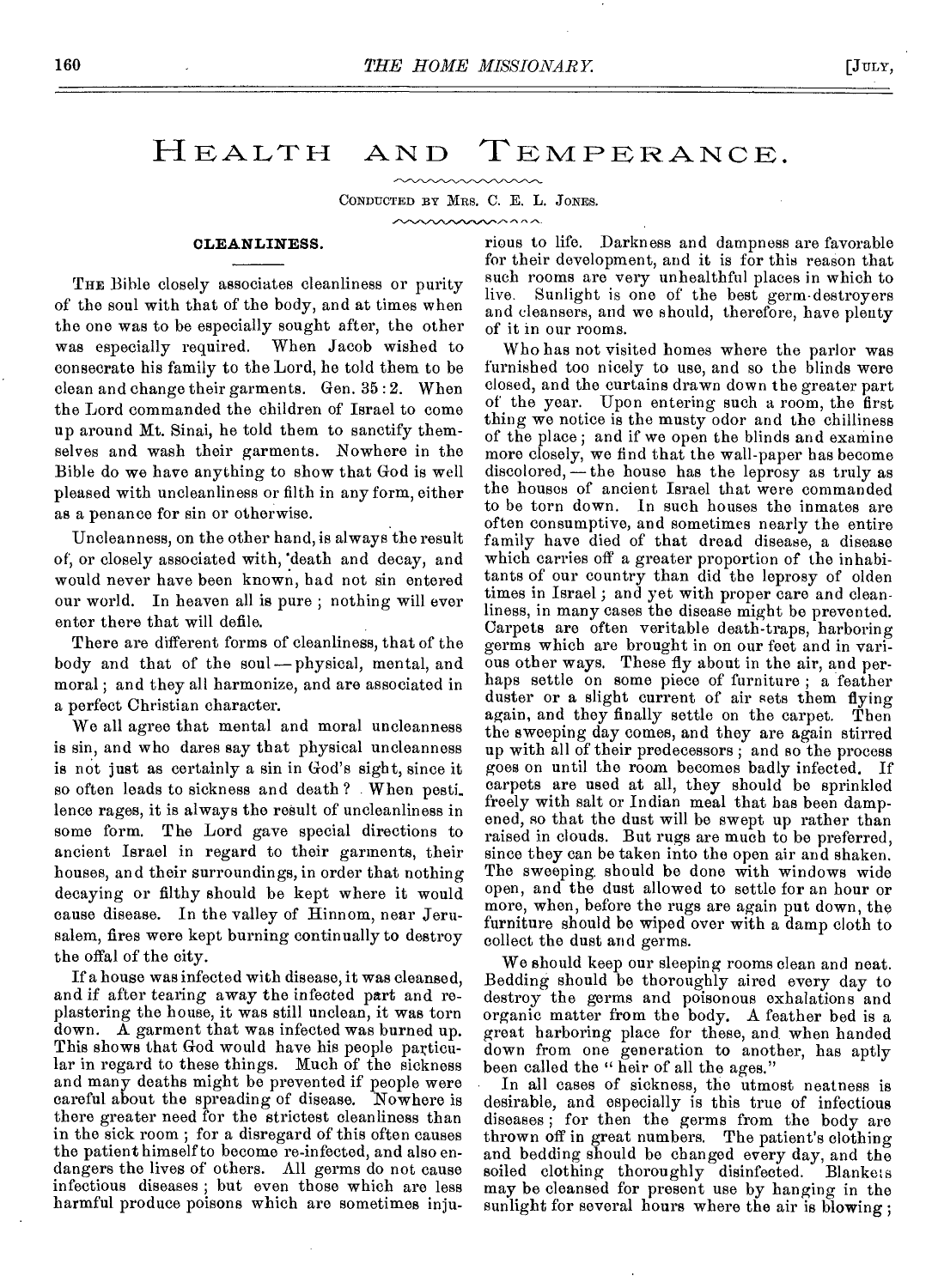but final cleansing should be more thorough. All dishes used by the patient should be boiled for half an hour or more before using elsewhere. Heat is a good disinfectant, but the temperature required to kill the germs would destroy woolen clothing, so in many cases it is not practicable. Burning paper, coffee, or rags in a sick room is practically worthless.

One of the best disinfectants is bi-chloride of mercury, but it must be kept with great care, since it is very poisonous, and being as colorless as water, might easily be mistaken for it. For making a solution to use in disinfecting walls, floors, and clothing, use one teaspoonful or one dram of bi-chloride to every gallon of water. Wall paper may be cleansed by Wall paper may be cleansed by rubbing it over with stale broad soaked in this solution. The clothing should be soaked in the solution for some time, and five parts of water added before washing them out, to prevent injury to the hands. Sulphur fumigation is also good for disinfecting rooms and woolen clothing. It should be used in the proportion of four pounds of sulphur to every 100 cubic feet of air in the room. Mix the powdered sulphur (flowers of sulphur) with an equal quantity of charcoal. Put it into a spider or kettle, distributing pieces of paper through the mass, and adding alcohol or kerosene to make it burn. Set this on some bricks in a tub containing several inches of water. Seal the doors and windows with strips of paper, to keep the fumes from escaping. Bring in another tub containing several gallons of hot water. Drop into this six or eight hot bricks to cause the steam to fill the room; set fire to the sulphur, and leave the room, sealing the cracks around the door with paper. Do not open the room for thirty-six or forty-eight hours. Copperas is a good disinfectant for vaults, but should be used by the shovelful or bushel, and thoroughly dissolved.

We should keep our persons and everything about us clean and healthful, for physical surroundings have much to do with the moral nature; especially is this true in the case of children. Those that are brought up in squalor, being kept much of the time in crowded, ill-ventilated rooms, are much more liable to have low morals than those who are kept clean, and allowed to breathe plenty of God's pure air, and live in the sunshine. When our minds become beclouded from the impurities in our bodies, or from disease, the world looks dark, and everything seems to be against us, and we are not in a condition to do justice to our fellow-men, or serve God properly. We cannot believe that even in this life God designed that there should be so much sickness and sorrow ; and if we bring it upon ourselves, can we blame our heavenly Father?

Our homes may be plain and poorly furnished, but they should be kept clean and bright. God has given us an abundance of means for cleanliness pure water, pure air, and sunshine ; and by using them freely, we will be healthier, happier, and better, and our lives more pure.

THE skin is one of the most important depurating organs of the whole body. From each of its millions of pores constantly flows a stream laden with the

poisonous products of disintegration. As the water evaporates, it leaves behind these non-volatile poisons, which are deposited as a thin film over the whole surface of the skin. As each day passes, the process continues, and the film thickens. If the skin is moderately active, three or four days suffice to form a layer which may be compared to a thin coating of varnish or sizing. The accumulation continues to increase, unless removed, and soon undergoes further process of decomposition. It putrifies, — rots, in fact, — and develops an odor characteristic and quite familiar, though anything but pleasant, being at once foul, fetid, putrid, pungent, uncleanly, and unpardonable.

But the offense to the nose is not the extent of the evil. The unclean accumulation chokes the mouths of the million little sewers which should be engaged in eliminating these poisons, and thus obstructs their work. Being retained in contact with the skin, some portions are re-absorbed, together with the results of advancing decay, thus repoisoning the system, and necessitating their elimination a second time.

Here water serves a most useful end if properly applied. It is unexcelled as a detergent, and by frequent application to the skin, will keep it wholly free from the foul matters described. The necessity for frequent ablutions is well shown by the fact that nearly two pounds of a poison-laden solution, the perspiration, is daily spread upon the surface of the *body.—Extract from " Home hand-Book."* 

#### **QUESTIONS ON CLEANLINESS.**

1. WHAT is cleanliness ?

2. What do we learn from the Bible about cleanliness, both of the body and soul?

3. What of the cleanliness of our premises ?

4. Was the Lord particular about his requirements upon these points?

5. Mention some forms of cleanliness?

6. What is the cause of pestilenees?

7. What is the importance of cleanliness in the sick room ?

8. What is a good disinfectant to use in the sick room ?

9. How should a room that has been occupied by a person having a contagious disease, be treated to make it clean ?

10. In order to have a house clean and healthful, what are some of the important points that should receive attention ?

11. What care should be taken of sleeping rooms? 12. Does cleanliness of the body and mind have any relation ?

#### PROGRAM.

1. Opening song.

2. Responsive reading.

3. Prayer.

- 4. Essay or address, subject " Cleanliness."<br>5. Questions on " Cleanliness."
- Questions on " Cleanliness."

6. Business.

7. Closing song.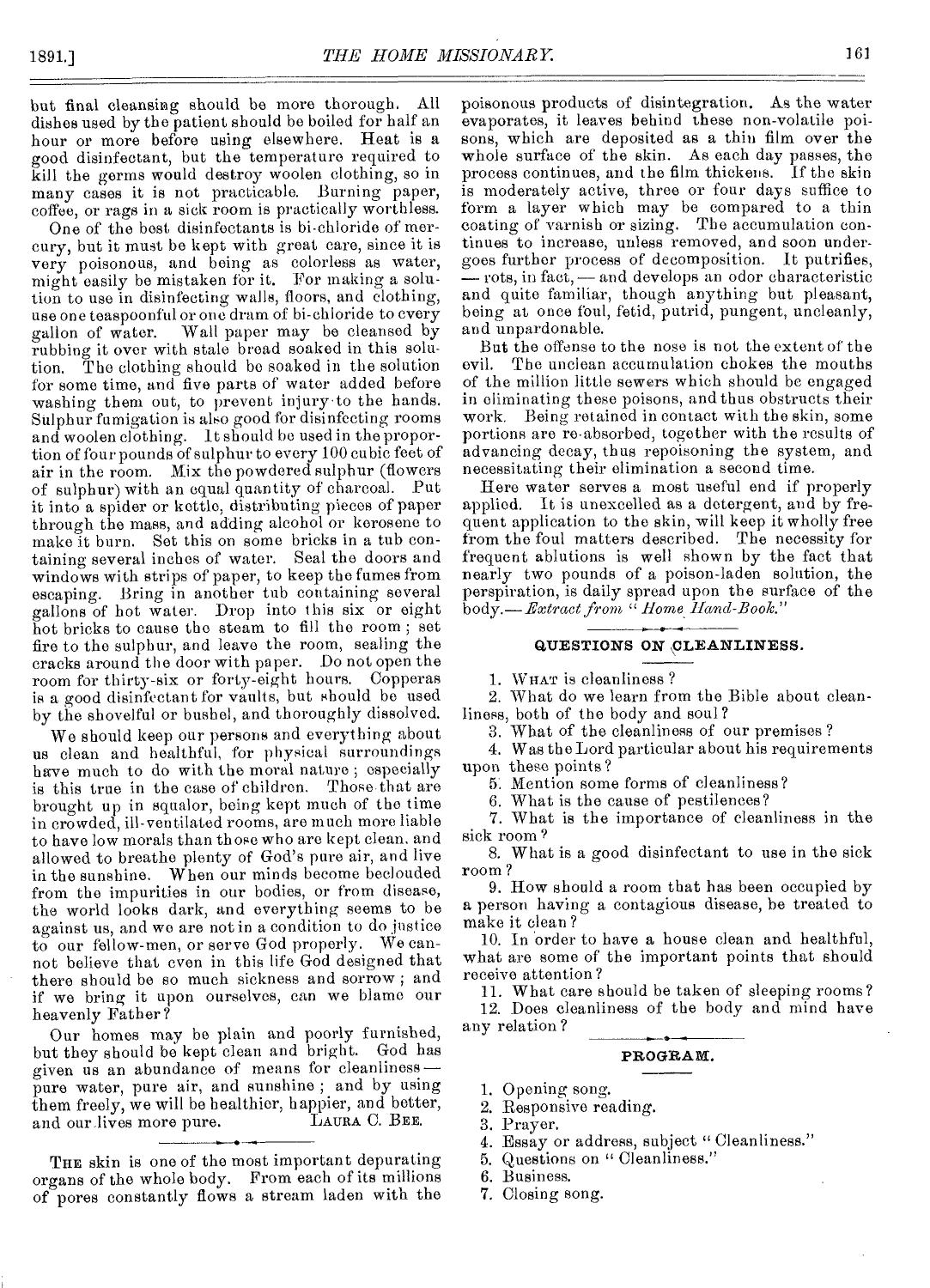## CANVASSERS' DEPARTMENT.

CONDUCTED BY L. C. CHADWICK.

### **SELECTING LABORERS.**

WE are glad to report progress in the work of selecting canvassers for destitute fields. Some definite selections have been made, and we have many others which will doubtless be decided before the next number of the HOME MISSIONARY is printed. Brother E. W. Snyder, who has been State agent of Pennsylvania for three years, and Brother A. B. Stauffer, an experienced canvasser of the same State, and Brother C. A. Nowlen, of the North Pacific Conference, have been selected for Argentine Republic, and will plan to commence their labor in that field about the first of November next.

Brethren Milan Stedwell and W. S. Anderson, of Pennsylvania, will go to Alabama about the last of August. We had hoped to be able to report positively in reference to some other cases in this issue ; but these are the only ones with whom arrangements have been completed. The officers of the various States have been exceedingly liberal in their response to our request for laborers for destitute fields, and we are sure the Lord will prosper their work in proportion to the willingness with which they assist in meeting these demands.

As our readers are all aware, we have a vacancy in the office of district agent for Dist. No. 5. This we have not yet succeeded in supplying. Brother **J.** E. Froom, the district agent for Dist. No. 3, expects to resign his position, that he may enter the Battle Creek College September 1, and we are looking for some one to fill his place also.

Brother M. W. Lewis, the State agent of Ohio, expects to enter school at College View, Neb., at the opening of the College, and we are about to complete arrangements for the selection of a new State agent for Ohio.

The canvassing work is coming to be an important factor in the work of our denomination, and it is no small task to select suitably qualified persons for the different fields in need of help. We are trying to use the utmost care in our selections, and have reason to expect that with the blessings of the Lord those who are chosen to change their fields of labor and develop the work in new and untried or more difficult fields, will see success attending their efforts. We should all remember that the work is one, and that the Lord is able and willing to assist in one locality as well as in another.

#### **HEALTH PUBLICATIONS.**

W<sub>E</sub> are glad to mention that several agents who are at work in different parts of the field, for *Good Health* with premium, are having excellent success. Geo. L. Miller, of Iowa, took fifty orders in twenty hours, and 100-orders for *Good Health* and premium in one week. S. W. Armor, of Pittsburg, speaks of having been hindered by strikers, but recently took<br>twenty-three orders in twenty-two hours. Miss twenty-three orders in twenty-two hours. Minnie Prince, of Grand Rapids, Mich., took thirtysix orders in one week ; and another agent in the same city took twenty-four orders in the same length of time. Two or three agents in the vicinity of Lincoln have taken over 250 orders for *Good Health* during the past month. Nice lists have also been received from Missouri and South Dakota, and encouraging reports are being received from other States.

B. E. Tefft, of England, is having good success, especially in selling to the wealthy class of people. He recently sold twelve copies of " Home Hand-Book " to one man in Birmingham, who had previously given him a smaller order, and bought the larger one to give away. The same man recently gave \$150,000 toward a city hospital.

Brother J. J. Devereaux writes from London that the health books are coming to be recognized as important books, and are meeting with ready sale.

We are glad to note these points, and shall make summarized reports of the work, with health publications each month, as we are furnished with the items from the field.  $\Box$  c. c. items from the field.

#### **IMPORTANT TO CANVASSERS.**

As the plan is being quite generally adopted for canvassers to furnish to the State secretaries the names of those with whom they meet who express a desire to read, but are unable to purchase the books, that the names may be used in missionary correspondence, we wish to make the following suggestion to guard against an embarrassment which some of our workers report. One good missionary worker in a neighboring State writes that of the names furnished her, none of them were designated so she could tell whether they were ladies or gentlemen. Others have made the same complaint. Let the canvassers note this point, and preface their names for missionary correspondence with "Mr.," "Mrs.," or "Miss," as the case may be, as it is embarrassing to address strangers without having this information.  $L. c. c.$ 

#### **SHALL WE URGE THE PEOPLE TO BUY OUR PUBLICATIONS ?**

SOME of our diffident canvassers are conscientiously opposed to the idea of being importunate, either in gaining an audience with the people or in urging the purchase of the book. This is frequently the case with lady workers who have only a limited experience in transacting business, and who are inclined to confound the idea of urging their purposes, with the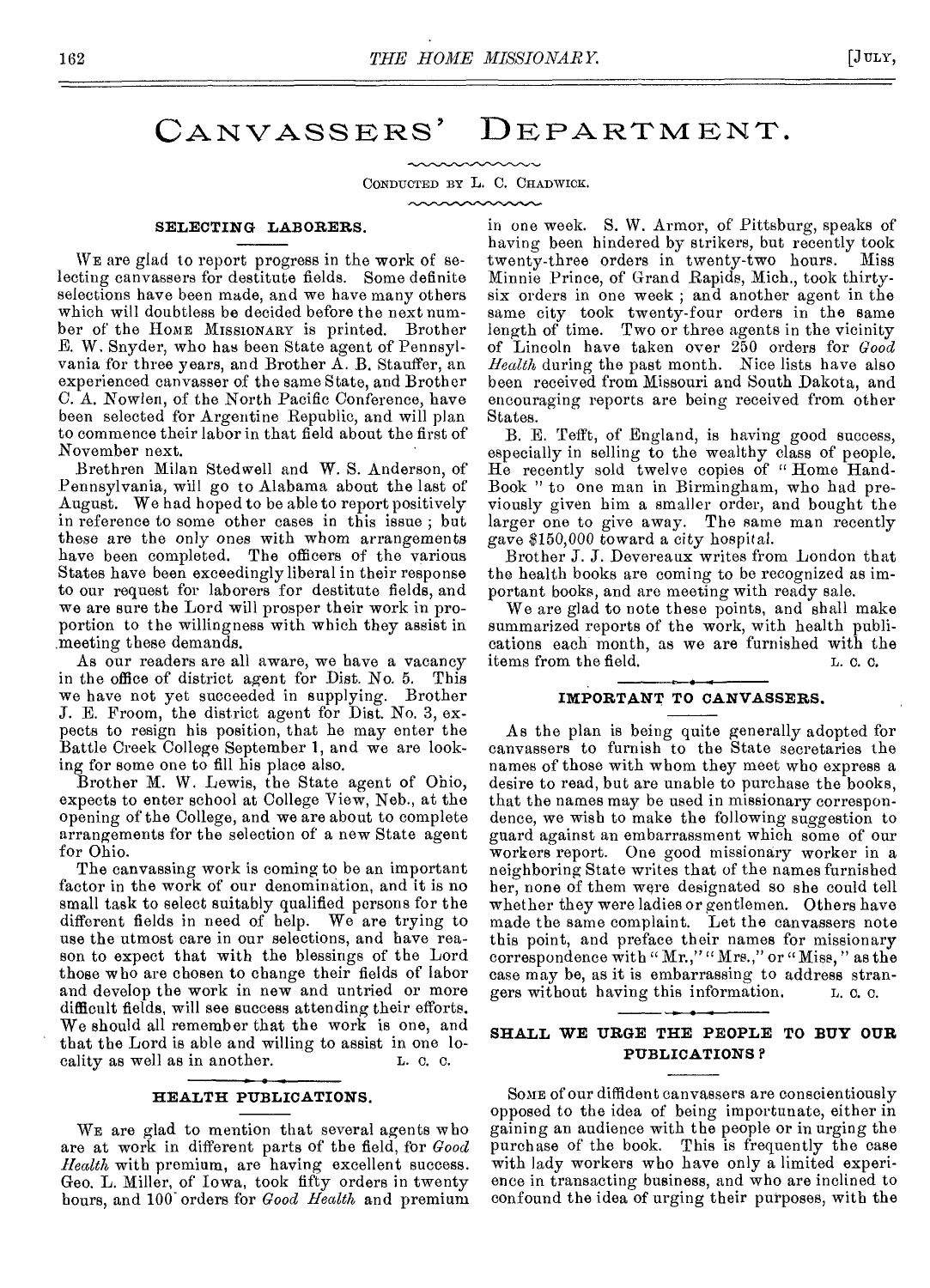disgusting efforts of ignorant, selfish boors, who. insist on having their own way when offering their wares for sale.

While we cannot countenance the manners and plans of those overbearing agents, we know that success is to a large extent duo to the use of tact and concentration of effort, and of an enthusiasm which cannot be easily swerved from its purpose.

If our diffidence and modesty go so far as to cause us to refrain from respectfully yet confidently presenting our claims upon the time, attention, and capital of the people, we should review the case at once ; for we either have an excess of timidity, or else we do not appreciate the weighty truths and warnings contained in the books that we hold for sale.

The unwise efforts of some of our people who have worked with a zeal not according to knowledge, and talked frantically about the mark of the beast, etc., to those who did not respond to their missionary (?) efforts, have caused some of the cautious ones to take the opposite extreme, and to present their books in such a tame, non-enthusiastic manner that they make sales only to those who are so anxious to buy a good book, that they would purchase the first religious book presented to them. '

When I see our workers err on the side of inactivity, fearfulness, or lack of appreciation of the power of present truth to impress minds, I think of the words of Sister White:  $\frac{1}{2}$  God means that testing truth shall be brought to the front, and become a subject of examination and discussion, even if it is through the contempt placed upon it. The minds of the people must be agitated. Every controversy, every reproach, every slander, will be God's means of provoking inquiry, and awakening minds that otherwise would slumber."

When I see our workers fail to get a hearing and allow themselves to be put off by all sorts of excuses, I know that they are not persevering, or else they do not exercise cheerfulness and tact when meeting objections. I have in mind several cases that illustrate the effect of a little tact and cheerfulness. A canvasser was met at the door of an attractive home by the troubled mother with her face wrapped in a shawl, and as he made known the object of his call, the lady said dolefully that she had suffered much with the tooth-ache that day, and that books were not uppermost in her mind. The canvasser not wishing to intrude, yet desiring to talk with the lady if her tooth ache was not serious just at that time, cheerfully remarked that he could not guarantee his book to cure tooth-ache, but that if she was free from pain just then, the book would distract her mind from the tooth, and afford her real pleasure. The result was a pleasant and finally serious talk, which culminated in her purchasing the book.

But in counseling our workers to urge the people to examine their books, we know that there are some who do not need urging in that direction ; some who in their enthusiasm are apt to neglect courtesy in their attempts to emulate the remarkable experiences which others have, where the Lord seemed to give them favor with busy persons under very adverse circumstances.

" Christian life is more than we take it to be. It does not consist in mere gentleness, patience, meekness, and kindliness. These graces are essential, but there is need of' courage, force, energy, and perseverance also. Many who engage in the work of canvassing are weak, nerveless, spiritless, and easily discouraged. They lack push. They have not those positive traits of character which give men power to do something,— the spirit and energy that kindle enthusiasm. The canvasser is engaged in an honorable business, and he should not act as though he was ashamed of it. If he would have success attend his efforts, he must be courageous and hopeful." — " $\frac{1}{T}$ "  $\frac{1}{T}$ "  $\frac{1}{T}$ "  $\frac{1}{T}$ "  $\frac{1}{T}$ "  $\frac{1}{T}$ " " *Testimony*" 32, page 160.

#### DISTRICT NO. 1.

OUR report in the HOME MISSIONARY last month was small, as New York, Atlantic, and New England were not included. Their orders amounted to \$2,- 547, \$2,618.33, and \$2,848.33 respectively, making the total for the district, \$13,026.41. Three new men have entered upon active service as State agents in this district the past month, B. F. Davis in Maine, J. R. Calkins in New York, and F. W. Spies in Pennsylvania. These brethren all find the work in a prosperous condition as they take it up, and we trust that with the hearty co-operation of the workers under their charge, they will be enabled to carry it forward to still greater success. Our readers probably know that Brother N. Z. Town resigned his position in New York to go as leader of a company to pioneer the work in Scotland, and that the party sailed for Glasgow the sixth of June. Brother E. W. Snyder has been called, after three years of efficient service at the head of the work in Pennsylvania, to lead a company who leave this country in the fall to erect the standard of present truth in Argentine, South America, by canvassing. The summer will be spent in preparation. These experienced and faithful workers will be greatly missed, but we give them cheerfully and gladly, and we hope we shall be able to furnish other workers for foreign fields from time to time.

The training classes at the Pennsylvania and New York workers' meetings were much more satisfactory than the efforts made a year ago. Ministers, officers, and people attended the meetings to listen to the talks that were given, and they manifested a good degree of interest. Evidently the HOME MISSIONARY, the *Atlantic Canvasser,* and the *Indicator* have made the people acquainted with the canvassing work to such an extent that they are quite thoroughly aroused to its importance. It was found necessary to organize new classes at the close of both the camp-meetings Over twenty names were added to the list of canvassers in New York. Times are a little hard in the East this season, but we see nothing but success perched upon our banners. Our workers are trying to do God service, and he will cause his work to triumph. Some of the students from the South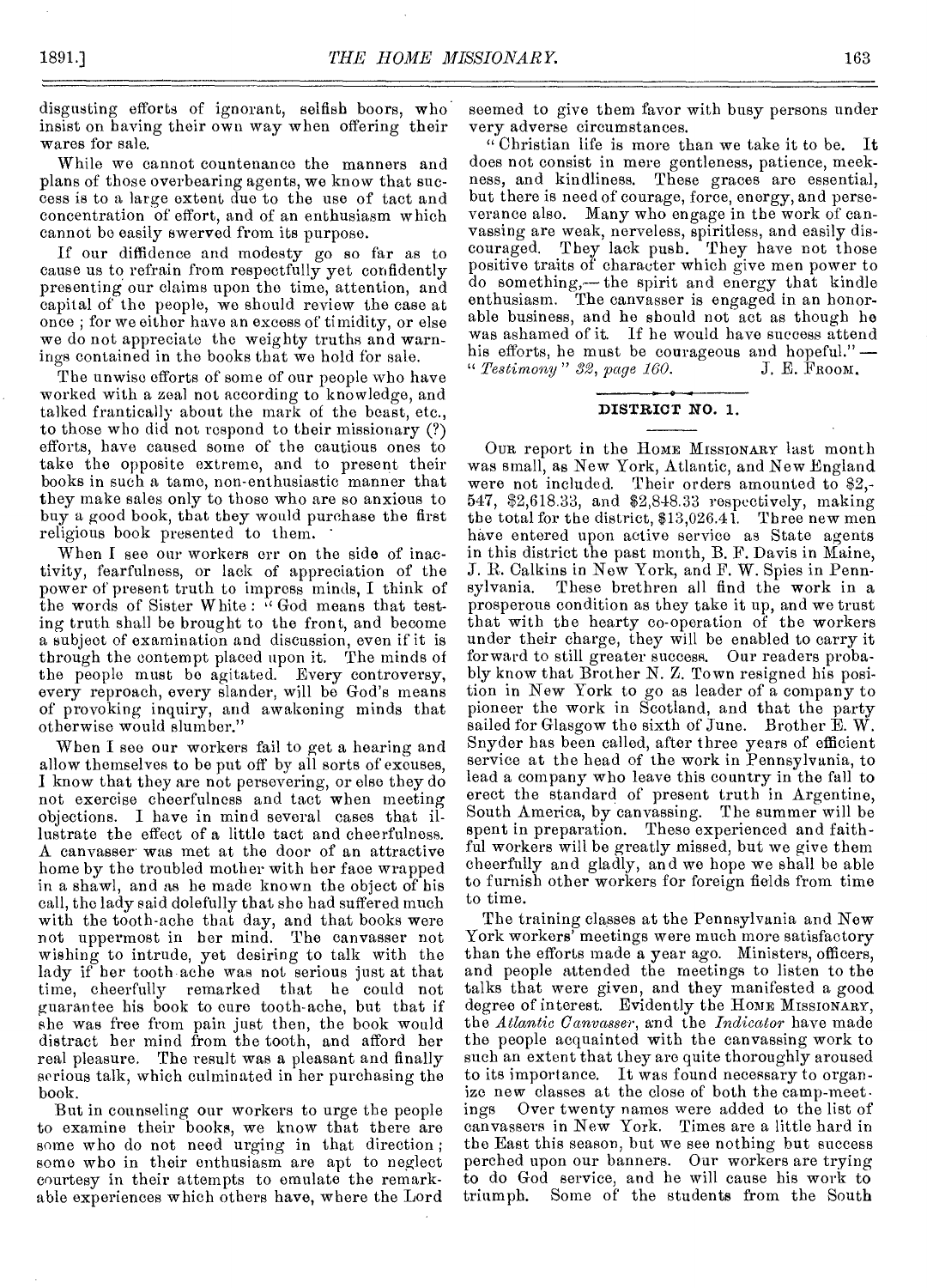Lancaster Academy are having remarkable success, and so far as we have had opportunity to observe, all have entered upon the work with love and devotion, and with a sturdy purpose to do all they can for the Master, and to recognize no such thing as failure. We predict for them a good record.

Our experienced canvassers afford an element of stability to the work, and they are a great help when associated with new agents. Among the recruits who have recently entered the work, are a number of school teachers. We are glad to see this talent enlisted in the Master's service. Conversions to the faith are frequently reported, and there are many tokens of God's favoring providence. The canvassers generally seem to be enjoying a deeper religious experience than in the past ; consequently they are doing better work, and they find that influences are at work upon the hearts of the people to prepare good ground for the seeds of truth.

E. E. MILES, *District Agent.* 

#### مستحدث والمناد **DISTRICT NO. 3.**

THE canvassing work in the Lake district is moving along in a very encouraging manner.

Since the last report, we have had returns from those who attended the late institutes in Michigan and Illinois, and although many of them were ignorant of the canvassing work previous to this spring, and some of them are quite young, their reports are excellent. In Michigan those working on "Patriarchs and Prophets" are doing well. One of their experienced canvassers received sixty-six orders for his first eight days' work on that book. In Illinois the report for week ending May 29 was their best thus far during the season. A new company on "Great Controversy" Vol. IV, reported 132 orders for their first week's work, being an average of over four orders per day for each canvasser.

Brother Olsen has since held a course of instruction in Southern Illinois, from which eight workers will start out. Although this State has about one third less membership than any other State in the district, they are enlisting the largest number of canvassers.

Both Indiana and Ohio have lately enlisted a few more workers, and are looking forward to a large force of recruits to attend their summer institutes.

The College class of canvassers, numbering fiftyone, was in progress from June 9-16, and did excellent work, considering the amount of time at their disposal for this work. Six of the class prepared to handle Vol. IV of "Great Controversy," and the remainder were instructed for " Bible Readings." Many of these students intend to resume their studies in the fall, and desire to employ their vacation to the greatest financial advantage possible, and at the same time co-operate in the advancement of the third<br>angel's message. J. E. Froom, *District Agent*. J. E. Froom, *District Agent*.

#### **DISTRICT NO.** 4.

THE work is making some advancement in Dist. No. 4, and we have reason to hope for continued improvement in the future. During the month of May, orders were taken for over \$11,000 worth of books in this district, and we have reason to believe that they were taken in a way to be delivered, and read with interest. The institute just closed in Des Moines, was a success. I do not know when I have ever seen a company of canvassers start out with better courage than this class of thirty members.

One thing which gave special courage, was the plans adopted to present the works on their merits, and sell them for what they contain, because people want just that kind of book.

This was our first trial at holding an institute after a camp-meeting, but we hope it will not be the last, for there are many advantages in holding at the close, instead of before camp-meeting.

As a rule, the canvassers are doing a better grade of work than last year, besides doing a larger amount of work each week.

Some obstacles which have long seemed to greatly hinder the canvassing work, are rapidly vanishing as fog before the sunshine of systematic labor. There is a clearer understanding of how to work, and a courage born of intelligent, consecrated missionary<br>spirit. F. L. MEAD, District Agent. spirit. P. L. MEAD, *District Agent.* 

### **DISTRICT NO.** 6.

THE institute in the Upper Columbia Conference was held at the school in Milton, Or., and was attended by about twenty-five persons who wished to engage in canvassing. Brother H. N. Lake had been appointed State agent by the Conference, and assisted in the work of the institute. The plan of the meeting was to have each agent commit the printed canvass, and be able to give a correct description of the book in the class before he was allowed to go out to work. An effort was made to have the canvass as short as possible, in no case exceeding five minutes, and then be able to go back to the points of interest and enlarge on them.

Meetings were also held in the interest of the canvassing work on the camp-ground at Walla Walla, and after the meeting was over, the State agent gave instructions to a large class for about a week. As the agents went into the field, they felt that they were better prepared to meet the people, and that by God's help they would succeed. We expect to see some good reports from this field in the near future.

Quite a number of agents were present at the workers' meeting in the North Pacific Conference, and instructions were given as far as time would permit ; but the work was not nearly as thorough as we wish to see it. An attempt was made to give some instruction at the camp-meeting, but while much good was accomplished, we feel sure that more would have been done had time permitted. We are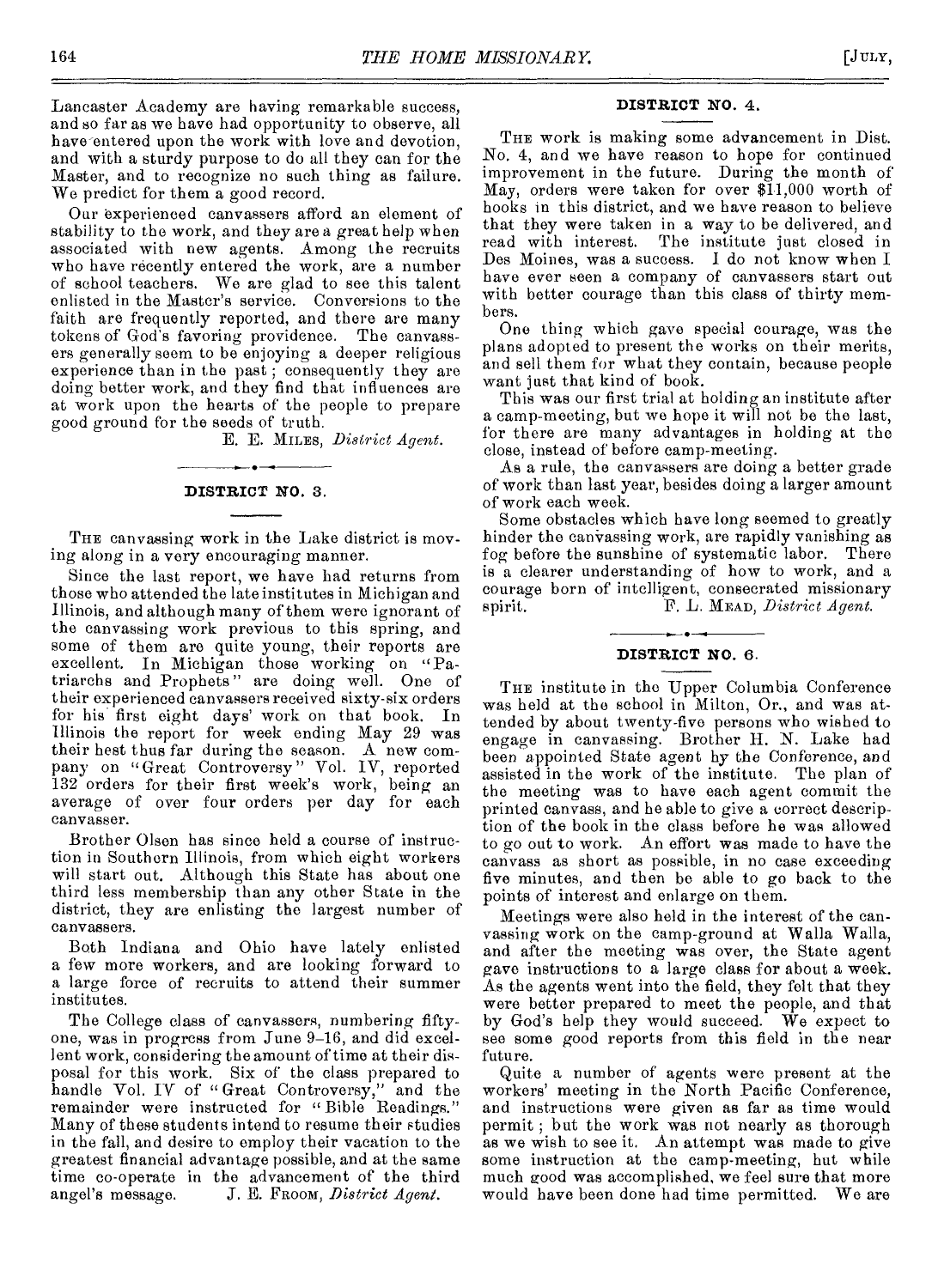satisfied that it is a poor plan to train agents at a meeting of this kind. It is much better to have a meeting devoted entirely to the canvassing work. Few realize how much time it takes to thoroughly instruct a company of agents. We are glad to say that the sales in this Conference are rapidly increasing, and we hope that the good work will continue till the books are in every household.

G. H. DERRICK, *District Agent.* 

#### **CITY WORK.**

As a sample of what can be done by continuous effort in city work, we recently took from the weekly reports of a city canvasser the following figures : In ten consecutive weeks he put in forty-two days, 274 hours, and took \$337 worth of orders, or an average of \$1.23 per hour. We learn from good authority that this agent has usually been very successful in delivering his orders.

There is more than one reason why this degree of success attends his efforts. First, we find ten consecutive weeks' labor. During these ten weeks, he worked forty-two days out of a possible fifty ; and 274 hours out of a possible 350, as only about seven hours per day can be spent in city work. It is the full time and continuous effort which count in the canvassing work, as well as in any other business. Why should not every canvasser in the field labor to the end of making every day and every hour one for successful work ?

#### **VERMONT.**

FROM a report just received from Brother F. S. Porter, State agent for Vermont, which we have not space to print in full, we gather the following interesting facts: He writes that the outlook is very encouraging. They have about twelve regular workers, who will work continuously in the canvassing 'field. Although their territory is hard to get over, with no large cities and only a few small ones, there seems to be an earnest desire and willingness to labor on the part of the workers, which is truly commendable.

He sent several interesting testimonials from those who are in the field, showing their appreciation of the privileges they were enjoying in carrying the truth to the people, and the blessings they were receiving in their work.

#### **• ALABAMA.**

WE have been very glad to read in the HOME MISSIONARY that some of the destitute fields are to be supplied with more workers, and we rejoice that a company of canvassers is to be sent to Alabama. The great need of the cause in our State at present is faithful workers to supply the people with our books. One or two canvassers, in this large State containing a population of one and one-half million, cannot be expected to send in large reports, or to canvass the whole State.

We believe that those who have been successful in other fields will succeed here. Experience and observation have taught us this. One brother entered one of our towns last October, and in less than six months had sold and delivered more than \$600 worth of our books. He did not have a fair chance, being hindered by labor troubles, strikes, and three months of almost constant rain. Such hinderances will come, but none of them have discouraged us, or caused the work to stop.

We canvass and deliver books successfully every month in the year, though we have found the autumn the best, because money is more plentiful and the weather more favorable. All know that this is the best time for persons to come from the North. But they should come early— in time to begin delivering in September if possible, and make good deliveries every month till Christmas. This climate is very pleasant during these months,

We think it much better for workers to come to stay, for several years at least, than to fly South for the winter only, and back North in the spring, thus spending much of their profits and some of their time traveling. We find this a good climate to live in the year round, and speak from several years' experience. DANIEL GRABER, State Agent. DANIEL GRABER, *State Agent.* 

#### **KANSAS AND ARKANSAS.**

As there is no district agent to report from Dist. No. 5 at present, we take the following facts from a report just received from Brother Dixon, who has charge of the work in Kansas, Arkansas, and the Indian Territory. He writes that those who have gone to Arkansas and the Indian Territory are doing well. They have found the field fully as good as they expected, and are taking orders to the amount of from \$50 to \$100 a week per agent. The brethren in Arkansas are much encouraged. Several have already engaged in the work, and others are arranging to go into it soon, and make it a life work. There are many encouraging features in this field. The country has not been overrun by canvassers. The people give their orders quite readily, and the prospects are that a good percentage can be relied upon to be delivered.

We believe that the Lord directed in the plans which were made for uniting Arkansas and the Indian Territory and Kansas into one canvassing field, thus giving a chance to labor to those who have worked so faithfully under severe difficulties in Kansas, and others who would gladly work if they could have a field where books could be sold. There is plenty of room in Arkansas for others, and it is to be hoped that the Lord will impress the importance of the work upon many who ought to engage in it.

#### **AUSTRALIA.**

FROM a recent report of missionary work done in Australia during the quarter ending March 31, 1891, we gather the following interesting items : Their fourth Sabbath donations for April 25 amounted to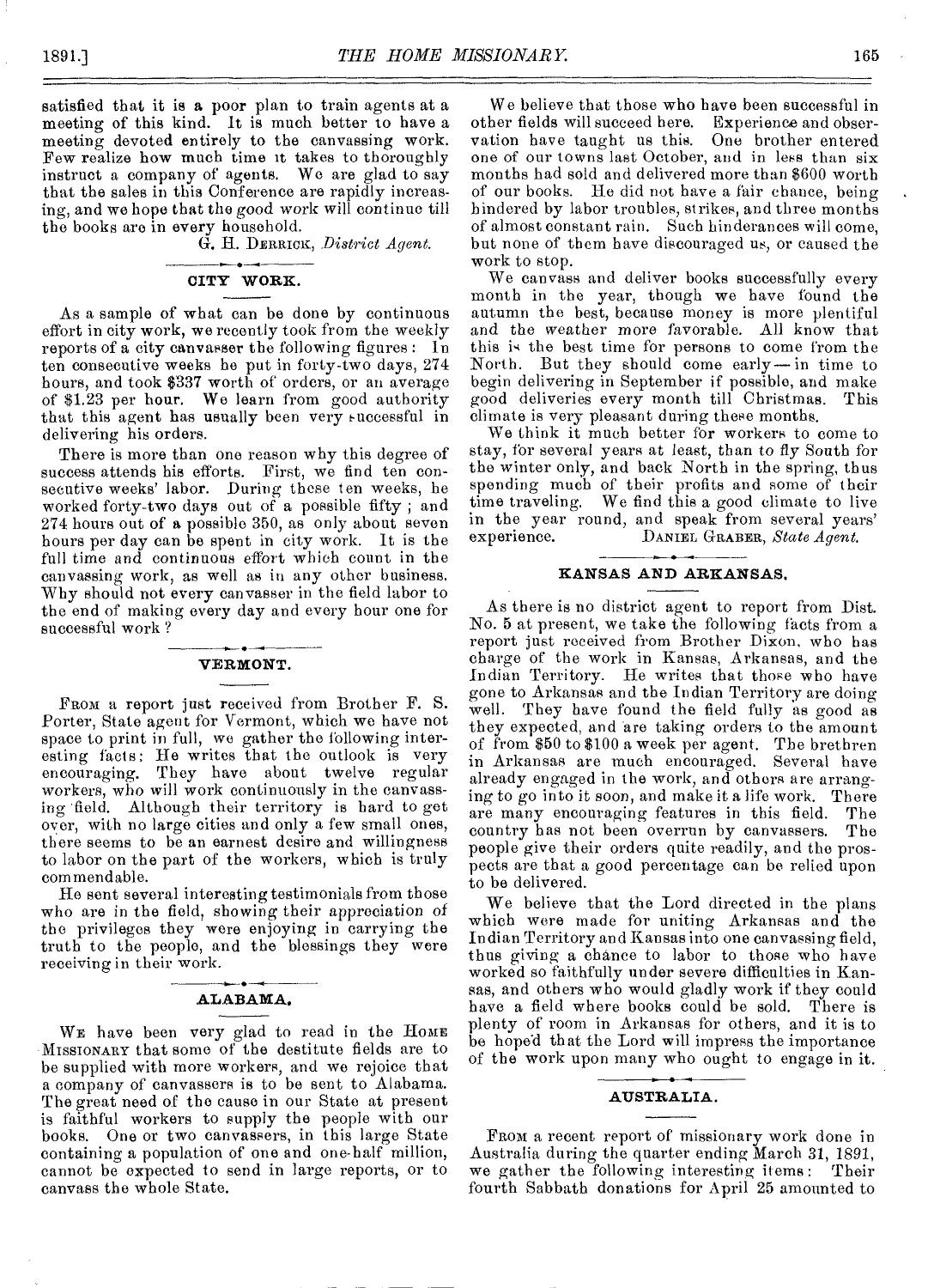\$27.49, with a total membership of 193. During the quarter two new societies were organized, with a membership of twenty-eight.

Forty-six subscriptions were received for *Bible Echo.* Over 44,000 pages of books, tracts, and pamphlets were distributed by the members, and 668 missionary visits were made.

We are sorry to learn that for some reason their supply of HOME MISSIONARIES did not reach them for one or two months, but glad to know that the paper is valued so highly in that country that they miss it very much when it does not reach them.

#### **THE OUTLOOK.**

THE outlook for the canvassing work as a whole was never better. We are gradually coming to see the importance of giving thorough instruction to those who enter this important line of work, and as the thoroughness of the instruction increases, the good results of the work will increase correspondingly. In the home field, the work accomplished by the six district agents has been invaluable, and especially during the last few months, as so much time has been taken in conducting institutes and special classes of instruction.

Brother Morrison's visit to Australia and New Zealand, and the instruction given to the workers in those fields, has resulted in nearly doubling their working force and the efficiency of those who were engaged formerly in the work.

In South Africa, there have been many perplexities which have caused some discouragement to the canvassers, principally on account of delay in supplying them with books to fill their orders. Steps have been taken, however, to guard against a repetition of this delay, and we expect to see the work there develop encouragingly in the future. The Mission Board has voted to have Brother E. M. Morrison return to South Africa as soon as possible, to spend from four to six months in assisting the workers in that field to overcome the difficulties they have met, and place the work upon a more substantial basis.

In England, the prospect is that the coming year will see the sales of our books largely increased. In the Scandinavian countries and those controlled by the publishing house *at* Basel, Switzerland, the work is going steadily forward, although on account of the peculiarities of these fields, we do not see and cannot expect as large results as in other places.

The canvassing work is now being started in Scotland by an experienced company under the leadership of N. Z. Town, formerly State agent of New York. In a few months we shall commence the sale of our publications in South America. We are seeing something that has never before been seen,— a religious denomination selling hundreds of thousands of dollars' worth of its denominational books by subscription to those not connected with the denomination. The work is the Lord's, and we have many evidences of his blessing attending those who are engaged in it.  $\alpha$ ,  $\alpha$ . who are engaged in it.

#### **QUESTION COLUMN.**

*Ques. 6.* Is it right to present to new workers simply the great results which some have secured in their work, especially from a financial standpoint, without presenting the difficulties that are sure to come to every canvasser who stays in the field ?

*Ans.* Most decidedly, No. State agents and others who enlist recruits for the canvassing work should present the difficulties as well as the encouraging features which they will be likely to meet. It is much better to be happily disappointed than otherwise. We do not believe in magnifying the success which has been attained by a few of our best workers, as an inducement for others to enter the work ; but rather present the matter from the standpoint of duty and the privilege to have even a humble part in the work of the Lord with a moderate success.

*Ques.* 7. Is it right for canvassers to introduce themselves as agents for, or as representing, the International Tract and Missionary Society ?

*Ans.* No. It is not right to state anything that is not true for the sake of influence or for any other purpose. The International Tract and Missionary Society employs no canvassers to work directly for it. If you are working for a State tract society, it would be perfectly proper to introduce yourselves as agents for said society, or for the publishing house, if you are working direct for it ; but we cannot think of a single instance where it would be allowable for a canvasser for our books to represent himself as an agent of the International Tract Society.

*Ques.* 8. Should agents talk freely of their business?

*Ans.* Yes and No. Their business is to sell books in such a manner as to leave a good influence. Any talk about their business that will enable them to make their work more successful, is certainly a part of their business ; but the unwise course pursued by some agents, who have seemed to think that their success depended upon their talking loud and fast, and proclaiming to all the nature and importance of their business, should not be encouraged or followed.

*Ques.* 9. Are newspaper notices of advantage?

*Ans.* There are doubtless instances where a carefully worded notice is a help to the canvasser ; but unless great care is exercised, it will be likely to attract unnecessary attention to his work, and lead to other notices from those who oppose his work, arid whose influence in the community would be far greater than his. Experience has proven that as a general rule it is better to work quietly but thoroughly, without attracting public attention.

*Ques.* 10. When we allow principals of schools and superintendents of public instruction a discount of 20 per cent on our subscription books, who shall lose the discount, the agent, tract society, or publishing house ?

*Ans.* The agent in all cases. If he considers the influence of the name of the principal of school of sufficient value as an aid in securing other orders, to warrant the giving of the 20 per cent discount, he should be willing to stand the discount as well as receive the benefit of the results.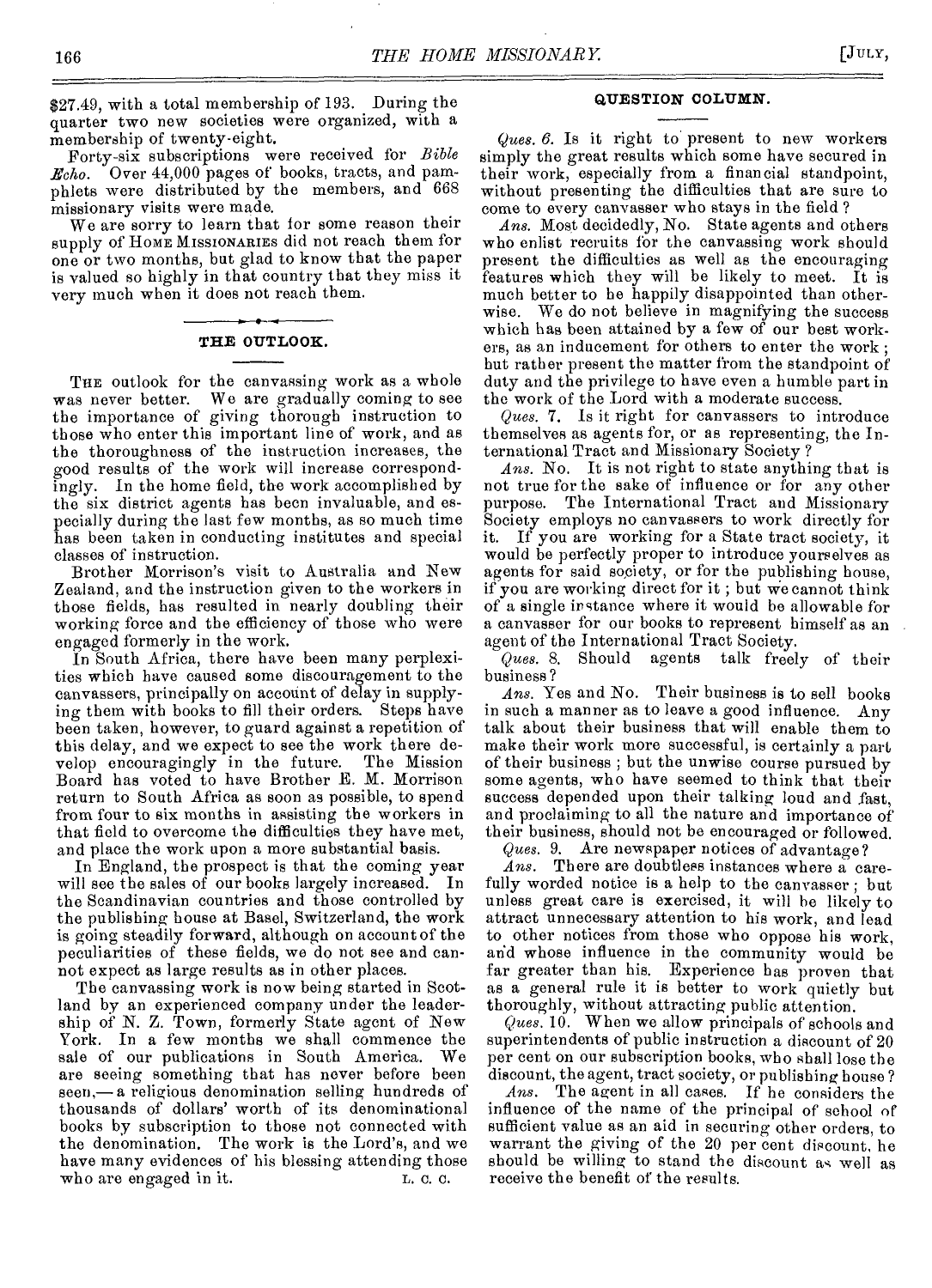#### **REPORT OF THE CANVASSING WORK FOR JUNE, 1891.**

| STATE.   |                                                    | No.<br>can-<br>vassers                     | Av.No. <br>of Re-<br>ports.   | Days.                | Hours.    | <b>Books</b><br>Deliv'd.    | Value.               | Orders<br>Taken. | Value.                      | Miscel.<br>Sales.         | Total<br>Value.           | Total<br>for Dists. |
|----------|----------------------------------------------------|--------------------------------------------|-------------------------------|----------------------|-----------|-----------------------------|----------------------|------------------|-----------------------------|---------------------------|---------------------------|---------------------|
| Atlantic |                                                    | 36                                         | 30                            | 522                  | 2715      | 593                         | \$1,241 50           | 1658             | \$4370 75                   | 32 50<br>\$               | $$4403$ 25                |                     |
| $\div$   | $\mathrm{Maine}\dots\ldots\ldots$<br>Maritime Prov | $\sim 100$ km $^{-1}$<br>14                | .<br>11 <sup>1</sup>          | $\cdots$<br>177      | .<br>1058 | .<br>512                    | .<br>1189 25         | .<br>752         | .<br>2006 00                | .<br>.                    | 2006 00                   |                     |
|          | New England                                        | 60                                         | 47                            | 748                  | 3942      | 732                         | 1575 10              | 2051             | 5254 35                     | 112 65                    | 5367 00                   |                     |
| Xo.      | New York                                           | 31                                         | 15                            | 179                  | 1160      | 220                         | 597 25               | 611              | 1562 50                     | 760                       | 1570 10                   |                     |
|          | Peunsylvania                                       | 21                                         | 13 <sup>3</sup>               | 165                  | 942       | 328                         | .<br>.               | 474              | 1127 00                     | 143 20                    | 1270 20                   |                     |
| DIST.    | $Quebec. \ldots \ldots$                            | $\boldsymbol{7}$                           | $6\frac{3}{4}$                | 120                  | 1022      | 33                          | 75 25                | 388              | 868 50                      | 5 25                      | 873 75                    |                     |
|          | $V$ irginia $\ldots \ldots$                        | 13                                         | 7                             | 107                  | 565       | 167                         | 361 00               | 378              | 862 00                      | .<br>$\ddot{\phantom{1}}$ | 862 00                    |                     |
|          | Vermont                                            | 14                                         | 8                             | 167                  | 1027      | 120                         | 261 00               | 310              | 767 75                      | 32 90                     | 800 65                    |                     |
|          | West Virginia                                      | $\ddotsc$                                  | $\bullet$ $\bullet$ $\bullet$ | .                    | .         | .                           |                      | .                |                             | $\ddot{\phantom{1}}$ .    | $\cdots$                  | \$17152 95          |
|          | Alabama                                            | $\boldsymbol{z}$                           | $\overline{2}$                | 24                   | 136       | 79                          | 193 25               | 134              | 355 50                      | 1 25                      | 356 75                    |                     |
|          | $\mathrm{Florida} \ldots \ldots \ldots$            | 1                                          | .                             | .                    | .         | 64                          | 169 25               | .                | $\cdots$                    | $\ddot{\phantom{a}}$      | .<br>$\sim$ $\sim$ $\sim$ |                     |
| œ.       | $Georgia \ldots$                                   | 3                                          | 3                             | 43                   | 498       | 153                         | 380 50               | 166              | 428 00                      | 1 40                      | 429 40                    |                     |
|          | Louisiaua                                          | 10                                         | 73                            | 123                  | .         | 295                         | 694 20               | 542              | 1287 50                     | 20 50                     | 1308 00                   |                     |
| Хo.      | $M$ ississippi                                     | $\cdots$                                   | $\cdots$                      | $\ldots$             | .         | .                           | .                    | .                | .                           | .                         | .                         |                     |
|          | North Carolina                                     | s a a a                                    | .                             | .                    | .         | .                           | .                    | .                | .                           | .                         | .                         |                     |
|          | $T$ ennessee                                       | $\cdots$                                   | .                             | .                    | .         | .                           | .                    | بالمتعلم         | .                           | .                         | .                         | 2094 15             |
|          | Iudiana                                            | 25                                         | 21                            | 358                  | 2682      | 209                         | 469 50               | 787              | 2277 52                     | $12\,67$                  | 2290 19                   |                     |
| ကံ       | Illinois                                           | 43                                         | 36                            | 651                  | 4615      | 673                         | 2049 75              | 2095             | 5131 75                     | 16 84                     | 5148 59                   |                     |
| Χo.      | Michigan                                           | $\ldots$                                   | .                             | .                    | .         | .                           | .                    | .                | $\mathbf{r}$                | .<br>$\cdots$             | $\cdots$                  |                     |
|          | $Ohio, \ldots, \ldots$ .                           | $\ldots$                                   | $\cdots$                      | 472                  | .         | $\cdots$                    | .                    | 786              | 1933 50                     | 189 75                    | 2123 25                   |                     |
|          | Ontario                                            | 23                                         | $17_{7}^{3}$                  | 302                  | 2617      | 194                         | 453 75               | 734              | 1688 50                     | .                         | 1688 50                   | 11250 53            |
|          | So. Dakota                                         | $\sim 100$                                 | .                             | 1.1.1.1              | .         | $\ldots$ .                  | .                    | $\cdots$         | .                           | . <i>.</i>                | . <u>.</u>                |                     |
|          | $Iowa$                                             | $\cdots$                                   | .                             | $\cdots$             | .         | .                           | .                    | $\cdots$         | $\cdots$                    | .                         | .                         |                     |
| 4        | Manitoba                                           | 5                                          | 3 <sup>3</sup>                | 66                   | 449       | $\cdots$                    | .                    | 302              | 782 25                      | .                         | 782 25                    |                     |
| Χo.      | Minnesota                                          | $\cdots$                                   | .                             | .                    | .         | $\sim$ , $\sim$ , $\sim$    | .                    | .                | $\cdots$<br>.               | .                         | .                         |                     |
|          | Nebraska                                           | 15                                         | 11                            | 157                  | 977       | 142                         | 329 20               | 477              | 938 15                      | 5 00                      | 943 15                    |                     |
|          | Wisconsin $\ldots$ .                               | 25                                         | 12                            | .                    | 981       | $\sim$ $\sim$ $\sim$ $\sim$ | .                    | 529              | 861 06                      | 18 98                     | 880 04                    | 2605 44             |
|          | Arkansas.                                          | 5                                          | 3                             | 49                   | 341       | 9                           | 19 50                | 93               | 275 00                      | 8 52                      | 283 52                    |                     |
| ນລ້      | Indian Territory.                                  | 11                                         | 8                             | 152                  | 1289      | .                           | $\ddotsc$<br>.       | 691              | 2306 75                     | 98 18                     | 2404 93                   |                     |
|          | Kansas                                             | 4                                          | $\mathbf{2}$                  | 31                   | 234       | 16                          | 60 70                | 70               | 181 70                      | 33 75                     | 215 45                    |                     |
| Ź.       | Missouri                                           | 47                                         | 25                            | 397                  | 3029      | 117                         | 253 25               | 1171             | 3791 75                     | 267 13                    | 4058 88                   |                     |
|          | $T$ exas                                           | 35                                         | $\boldsymbol{2}$              | 160                  | .         | 192                         | 574 25               | 1233             | 3990 95                     | .                         | 3990 95                   |                     |
|          | Colorado                                           | $\cdots$                                   | .                             | .                    | .         | .                           | $\cdots$<br>$\cdots$ | .                | $\sim$ . $\sim$<br>$\cdots$ | $\ldots$                  | .                         | 10953 73            |
| 6        | California                                         | $\cdots$                                   | .                             | .                    | .         | 178                         | 468 50               | 2292             | 6215 78                     | 151 93                    | 6367 71                   |                     |
| Χo.      | North Pacific                                      | $\cdots$                                   | .                             | .                    | .         | $\cdots$                    | .                    | .                |                             | .                         | $\ddot{\phantom{1}}$      |                     |
|          | Upper Columbia.                                    | $\ldots$ .                                 | $\cdots$                      | $\cdots$             | 556       | .                           | .                    | 297              | 820 75                      | .                         | 820 75                    | 7188 46             |
|          | England.                                           | $\cdots$                                   | 6                             | 48                   | 176       | 40                          | 129 54               | 39               | 142 32                      | 621                       | 148 53                    |                     |
|          | $Germany \ldots \ldots$                            | 14                                         | .                             | 311                  | 2262      | .                           | 252 00               | 325              | . . <b>.</b>                | 249 00                    | 249 00                    |                     |
|          | Central Europe                                     | 6                                          | .                             | $\sim$ $\sim$ $\sim$ | .         | $\cdots$                    | 44 75                | .                | 163 00                      | .                         | 163 00                    |                     |
| For'n.   | South Africa                                       | 12                                         | 12                            | 20                   | 220       | 1500                        | 3121 67              | .                |                             | .                         | .                         |                     |
|          | Australia and Tas                                  | 36                                         | 24                            | 428                  | 2659      | 910                         | 3613 54              | 1448             | 6051 15                     | 129 68                    | 6180 83                   |                     |
|          | New Zealand                                        | $\mathbf{r}$ , $\mathbf{r}$ , $\mathbf{r}$ | $\cdots$                      | $\cdots$             | .         | .                           | .                    | .                | .                           | .                         | .                         | 6741 36             |
|          | Totals.                                            | 508                                        | 334 <sup>3</sup>              | 4,877                | 36,152    | 7476                        | \$18,477 45          | 20,833           | \$56,441 73                 | \$1,544 89                | \$57,986 62               | \$57986 62          |
|          |                                                    |                                            |                               |                      |           |                             |                      |                  |                             |                           |                           |                     |

THE canvassers in England were in attendance at the institute at London during most of the month of May, for which the report is given, hence the reduced report.

A. F. HARRISON, the district canvassing agent for Dist. No. 2, has moved from New Orleans, La., to Atlanta, Ga., that ho may be more centrally located, and his address is 449 East Fair St., Atlanta, Ga.

#### **" GREAT CONTROVERSY," VOL. IV.**

As an evidence of the successful sale of " Great Controversy," Vol. IV, we call attention to the following facts : During the week ending June 12, 1891, seven canvassers in the State of Illinois, with a total of 32 days, 299 hours, took 124 orders, amounting to \$297.75. •

As was mentioned last month, the workers in the Indian Territory are from Kansas. The following is the report of the nine Kansas workers in Arkansas for five weeks : 174 days, 1,231 hours, 738 orders ; value, \$1,960.75 ; miscellaneous sales, \$26.06. The report from Florida is for two weeks, and those from Alabama, Arkansas, Illinois, Indiana, Indian Territory, Kansas, Missouri, and Vermont are for five weeks.

THOSE State secretaries who find it difficult to get their monthly reports to us in time for publication, might close their reports one week earlier than the schedule which was furnished at the beginning of the year. It is very necessary that the HOME MIS SIONARY should go to press as soon as the fifth of each month, in order that it may reach distant por tions of the field in time for them to use the fourth Sabbath readings and weekly lessons.